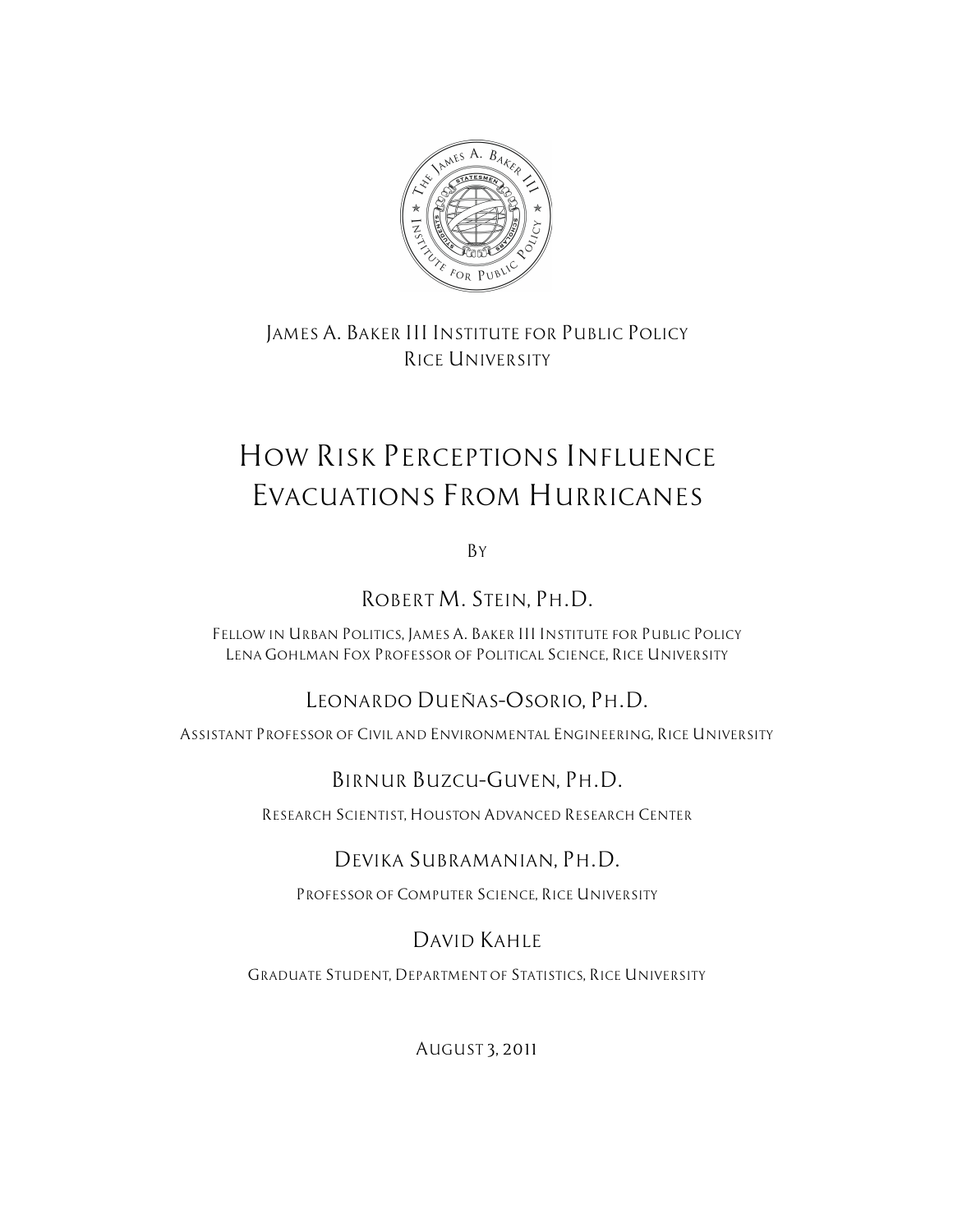*THESE PAPERS WERE WRITTEN BY A RESEARCHER (OR RESEARCHERS) WHO PARTICIPATED IN A BAKER INSTITUTE RESEARCH PROJECT. WHEREVER FEASIBLE, THESE PAPERS ARE REVIEWED BY OUTSIDE EXPERTS BEFORE THEY ARE RELEASED. HOWEVER, THE RESEARCH AND VIEWS EXPRESSED IN THESE PAPERS ARE THOSE OF THE INDIVIDUAL RESEARCHER(S), AND DO NOT NECESSARILY REPRESENT THE VIEWS OF THE JAMES A. BAKER III INSTITUTE FOR PUBLIC POLICY.*

*© 2011 BY THE JAMES A. BAKER III INSTITUTE FOR PUBLIC POLICY OF RICE UNIVERSITY*

*THIS MATERIAL MAY BE QUOTED OR REPRODUCED WITHOUT PRIOR PERMISSION, PROVIDED APPROPRIATE CREDIT IS GIVEN TO THE AUTHOR AND THE JAMES A. BAKER III INSTITUTE FOR PUBLIC POLICY.*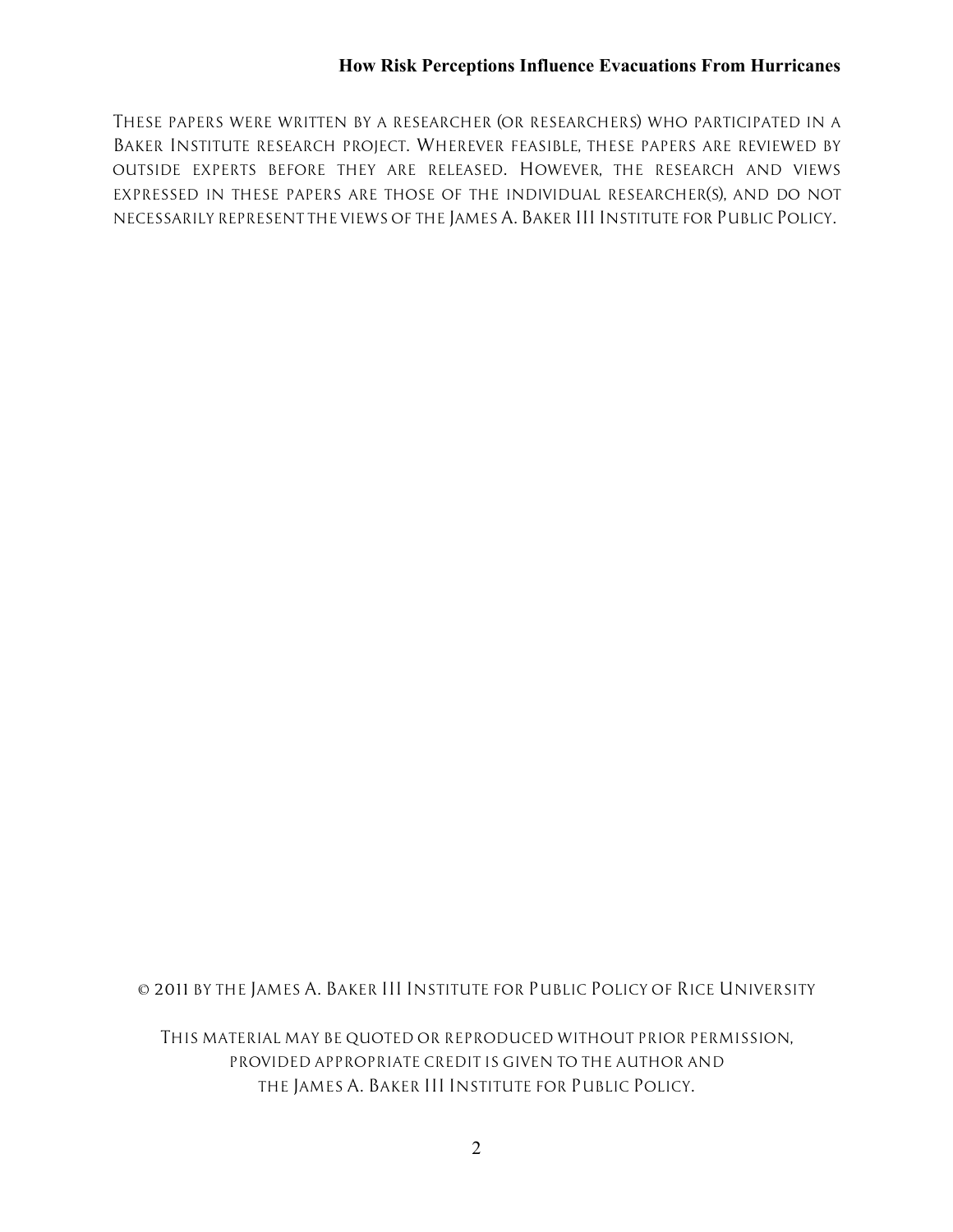### **Abstract**

In this study, we present evidence supporting the view that people's perceived risk to hurricanerelated hazards can be reduced to a single score that spans different hurricane-induced risk types, and that evacuation behavior is strongly dependent on whether one perceives a high risk to any type of hurricane-related hazards regardless of the hazard type. Our analysis suggests that people are less sensitive to risk type than they are to the general seriousness of the risks. Using this single score, representing a composite risk measure, emergency managers can be informed about the severity of the public's risk perceptions and might better craft their public directives in ways that minimize disruptive evacuations and achieve greater compliance with government directives.

*Keywords: Severe weather, hurricanes, risk perception, composite risk measure, evacuation behavior, Texas, multiple correspondence analysis.*

# **Introduction**

Risk, perceived and real, is known to shape and determine an individual's response to threats from severe weather, such as approaching hurricanes. There are a host of other determinants of evacuation behavior from pending severe weather, including socio-demographic factors (age, income, education, age, etc.), prior experience, ethnicity, and information and warnings about pending severe weather events (Sorenson 2000; Mileti and O'Brien 1992; Mileti and Beck 1975; Mileti and Sorenson 1990). Risk, perceived or real, remains one if not the dominant determinant of evacuation behavior (Slovic 1987; Baker 1991; Perry 1994; Dow and Cutter 1998; Whitehead et al. 2000).

Moreover, the importance of risk from severe weather as a determinant of evacuation behavior is underscored by its prominent role in first responders messaging to the public. The likelihood that an individual evacuates and/or takes specific precautions before severe weather events increases with the risk of the event, either perceived or real. Different risk factors, however, predict different responses to the pending weather threat. For example, residents who live in a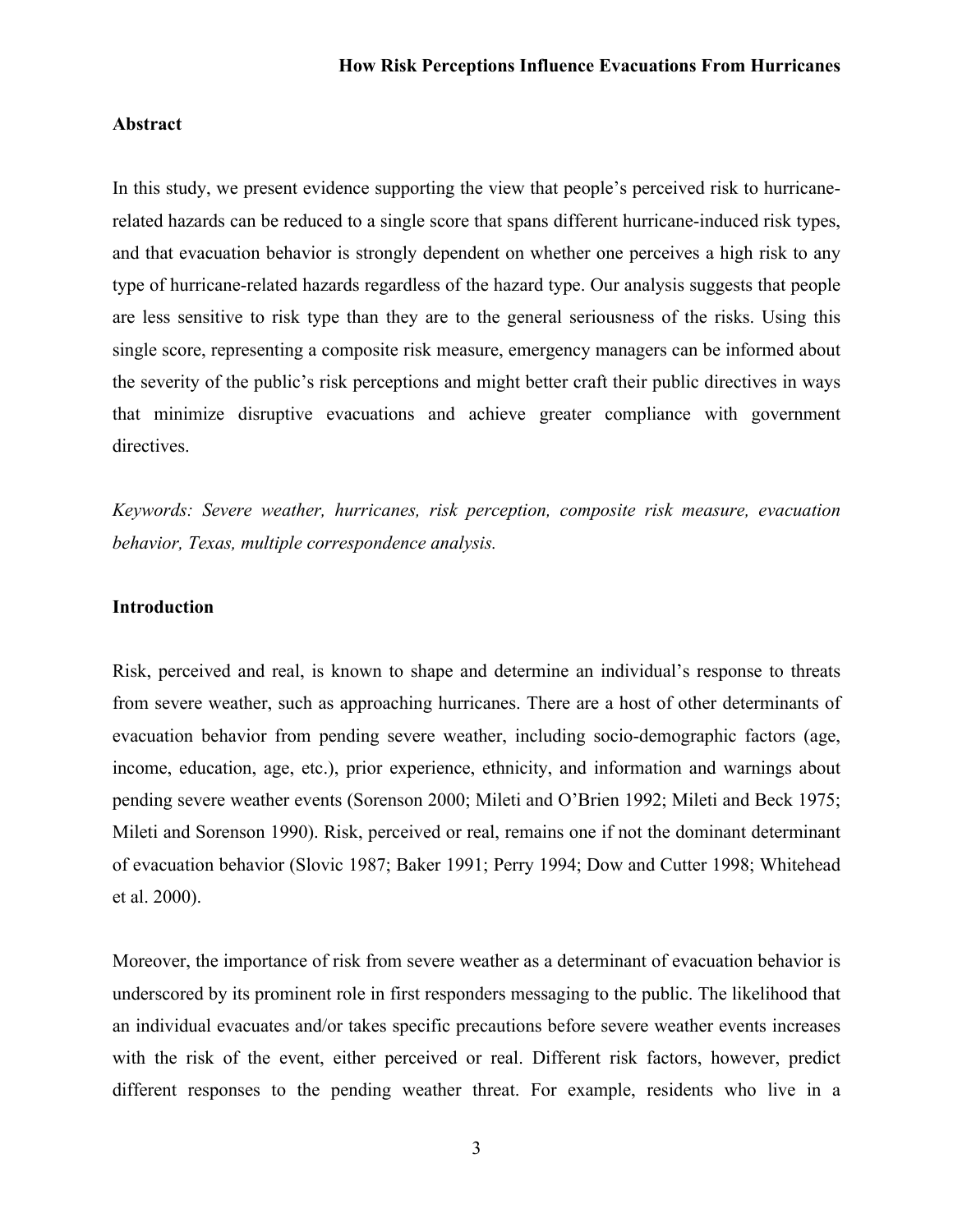neighborhood in a non-evacuation zone with low risk relative to the surge hazard might still evacuate depending on the degree of their risk perception for other hurricane-related hazards. This poses a serious challenge for emergency planners who seek to implement a common directive on the basis of one specific hurricane hazard—surge—(e.g., evacuation or sheltering in place) to a population with heterogeneous real and perceived risks. As a consequence, many citizens either do not comply with official directives pertaining to evacuation or inappropriately time their evacuation decision, resulting in significant roadway congestion, personal harm, and property damage (Dow and Cutter 1998; 2001). In this paper we ask whether a single measure of perceived risk that considers the totality of risk from hurricane-related hazards including wind, storm surge, and rainfall flooding can provide a viable means of predicting residential populations' responses to severe weather episodes.

The paper draws on survey data from residential populations in the upper Gulf Coast areas of Texas after Hurricanes Rita in 2005 and Ike in 2008. Our goal is to synthesize an interpretation of evacuation behavior using different types of perceived risks from four hurricane-related hazards (wind, flood, personal injury, or storm surge risk) measured on a four-point scale (high, medium, low, and no risk) without specific identification of the type of hazard. This is important because it tells policymakers that people's perceived risk can be summarized by a single or a small number of composite risk scores that span risks of different types of hazards so that the government takes multiple risk types into account in the formulation of evacuation zone designations. Our thesis is that composite measures of risk better capture the totality of circumstances that respondents perceive in their communities than do hazard-specific risk perceptions, and that composite measures of risk better explain individual evacuation behavior than hazard-specific perceptions of risk.

The plan of the paper is as follows. In section two, we review the literature on behavioral responses to severe weather events. Section three presents an alternative explanation for a risk theory of evacuation behavior based on a composite notion of perceived risk. Section four introduces various measures of perceived risk to test our hypotheses. Section five presents our findings on the composite measure of perceived risk. Section six discusses the policy implications of our findings for emergency planning and the viability of targeted strategies to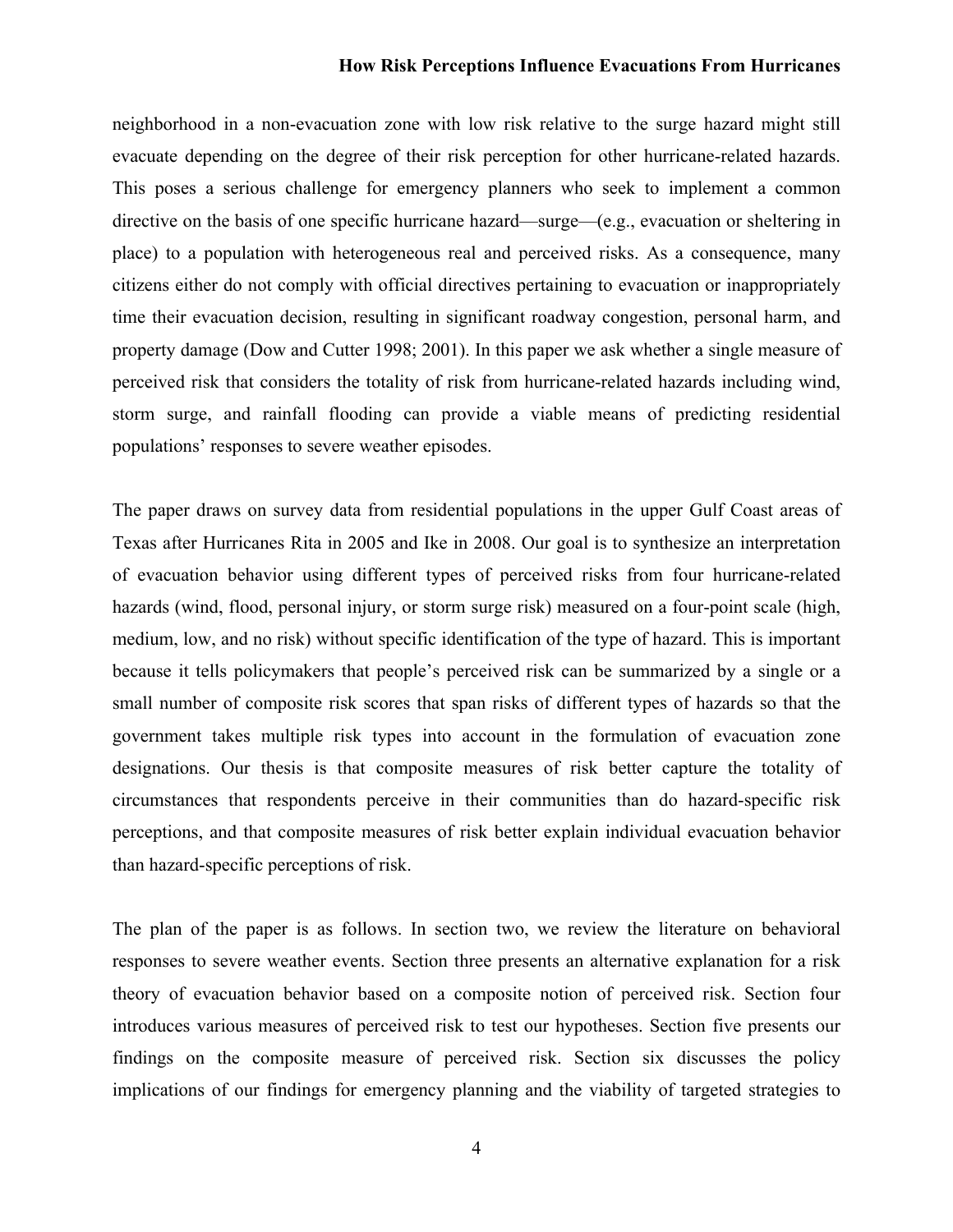affect behavioral responses to severe weather episodes with a composite measure of risk. It also provides a set of research questions for future study. Section seven highlights the key conclusions of our work.

#### **Literature Review**

Risk is the consequence of exposure to hazards (Henley and Kumamato 1981; Todinov 2007). It is well established that behavioral responses to severe weather events are mostly explained by a person's perception of risk triggered by the hazards those events entail (Dash and Galdwin 2007; Bouyer et al. 2001; Aguirre 1991; Riad and Norris 1998; Peters and Slovic 1996; Whitehead et al. 2000; Whitehead 2005; Stein et al. 2010). In the case of severe weather, such as approaching hurricanes, hazards include storm surge, rainfall-induced flooding, and wind. The risk of these hazards can range from the mild inconvenience of a power outage caused by high-speed winds to drowning that occurs from storm surge. As previously noted, "people respond to hazards according to their perceptions of the risks they pose (Dow and Cutter 2001; Dash and Gladwin 2007; Peters and Slovic 1996)." Other factors, including knowledge of hazards and risks, risk mismatch with technical estimates of risk, advisory or mandatory evacuation orders, prior experience with severe weather and the actions of others, most notably neighbors, have also been found to have a significant and independent effect on responses to severe weather (Stein et al. 2010; Dueñas-Osorio et al. 2011).

Perceived risk operates to shape behavioral responses to hurricanes and severe weather at several levels of specificity or detail. For example a person may believe their house, car, or other personal possessions will flood from an approaching hurricane. The combination of these specific perceptions of flood risk defines one's overall perception of risk from flooding. Similarly, we believe individuals possess a generic or composite perception of risk that combines all the hazards they confront from a hurricane. Rather, a composite perception of risk, comprised of each relevant hazard is what best characterizes the general population's perceptions of risk. More importantly, it is this generic or composite risk perception that shapes behavioral responses to approaching hurricanes, independent of rival explanations of evacuation behavior.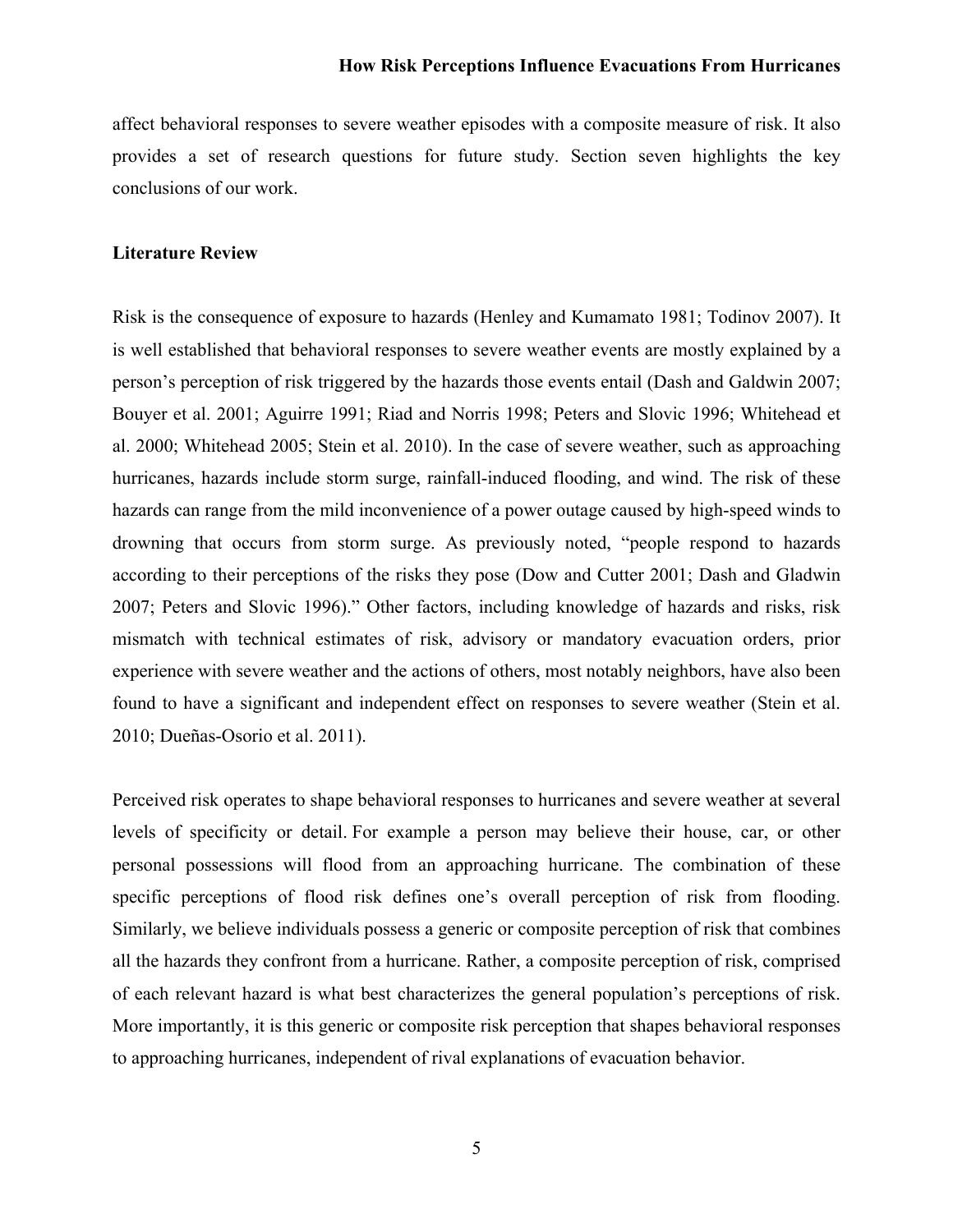Of course perceptions of risk are not always accurate, at least from the perspective of engineers and emergency planners. Moreover, individuals may perceive their risk in ways that do not conform to the expectations of public officials, ultimately affecting evacuation behavior (Stein et al. 2010; Dueñas-Osorio et al. 2011; Baker et al. 2009a; 2009b). In particular, ''if individuals do not believe warnings are valid or the risk is real, then the likelihood of response [read, evacuation] is decreased (Sorensen 2000)." A consequence of this disparity between officially designated areas for evacuation/non-evacuation and perceived risk is non-compliance with official directives during severe weather episodes. Why?

Stein et al. (2010) find that "a significant number of warning and evacuation orders from natural hazards are mainly based on a single potential hazard," such as storm surge. Sorensen (2000) and others (Mileti and Sorensen 1987; Mileti and O'Brien 1992) note that "one important finding is that a single warning concept will not equally serve the requirements of all hazards (p.120) (Sorensen 2000)." Stein et al. (2010) find that different risk perceptions are associated with different behaviors in different geographies (e.g., inside and outside designated evacuation areas) and across different demographic groups. This would suggest that even the same measure of risk will not produce a uniform response to a severe weather episode.

# **A Multidimensional Notion of Risk and Evacuation Behavior**

Risk perceptions of hurricane-induced hazards are often intercorrelated (Stein et al. 2010). "If a set of risk ratings are correlated, it is almost always found that they correlate positively and rather strongly. In turn, this suggests that a common underlying factor is measured by all risk ratings, no matter what type of hazard is being investigated (p. 8) (Sjoberg 2000)." Sjoberg (2000) and others (Wildavsky and Dake 1990) suggests that the attitude of "risk sensitivity" can explain a significant portion of risk perceptions across different hazards. The implication of this explanation of risk perceptions is that individuals construct a combined perception of risk about a number of hazards, not just one (e.g., storm surge).

The implications of Sjoberg's (2000) explanation of risk perception for emergency management policy and planning are substantial. First, his approach recommends considering risk and then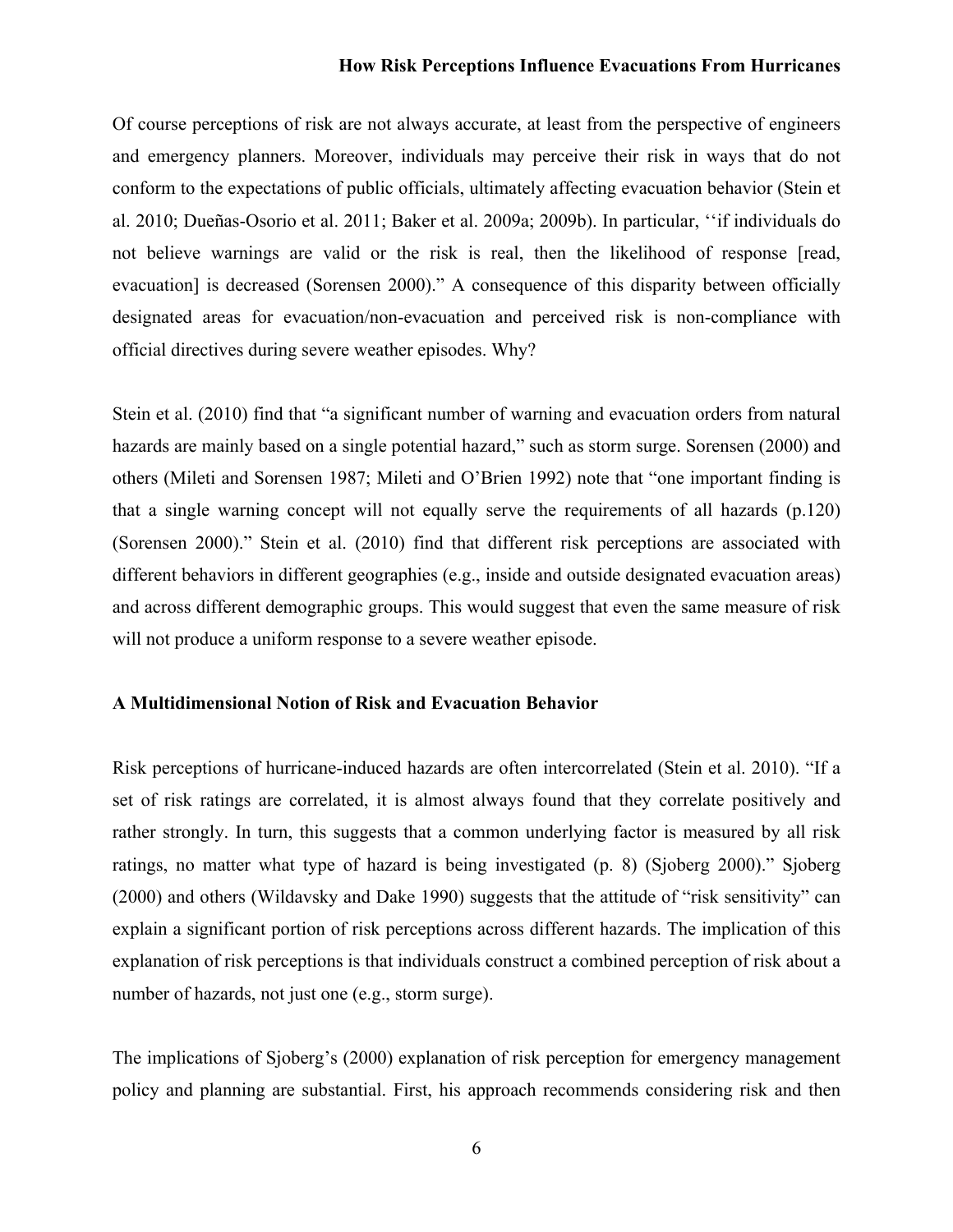the ensuing behavior from a composite perspective, which suggests that the totality of hazards creates a sensitivity to risk from all potential hazards an individual might perceive in their specific locale/geography. The composite dimension of perceived risk might be more closely related to the degree of sensitivity of risk (i.e., low, medium, and high) than to the subject of the hazard (i.e., wind, flood, storm surge, power outages, etc.). If risk perceptions shape behavior, then our predictions and explanation of evacuation will improve if we consider the totality of risk perceptions from individual hazards as opposed to any one hazard or related hazards.

A dimensional analysis of perceived risk is not new to the literature on risk perceptions. Researchers (Slovic et al. 1980; Slovic et al. 1981; Slovic 1987; Fischhoff et al. 1978; Johnson and Tversky 1984) have identified several persistent dimensions to risk perceptions across different populations (e.g., lay persons and experts) and types of hazards (e.g., diseases, natural hazards, activities, and products). Though the dimensional analyses of these researchers have produced diverse results two findings persist: there are several instances in which perceptions of risk are organized around physical attributes of the hazard (e.g., water in the case of flooding and storm surge from hurricanes) and the identification of a strong dimension of perceived risk defined as "dread risk...perceived lack of control, dread, catastrophic potential, fatal consequences and the inequitable distribution of risks and benefits (p. 283)." Slovic's (1987) identification of a "dread risk" dimension fits well with our thesis that an underlying dimension to hurricane related risks is the overall severity of the severe weather episodes like hurricanes.

For emergency planners, this perspective on risk and its influence on evacuation behavior can be problematic. Emergency planners are accustomed to delivering a single directive (e.g., evacuate or shelter in place) to a large population based on a single dominant indicator of risk, most often storm surge. Sjoberg (2000) suggests that his view of risk perception in shaping responses to severe storms would imply that "risk communication would, with such a stance, require a very different approach from that implied by other models (p. 9)." As Stein et al. (2010) (p. 816) suggest "efforts to persuade residential populations about risk and when, where, and how to evacuate or shelter in place should originate at the neighborhood level rather than originating from blanket directives for action from the media or public officials." We return to this policy challenge in communicating risk about severe weather later in the paper.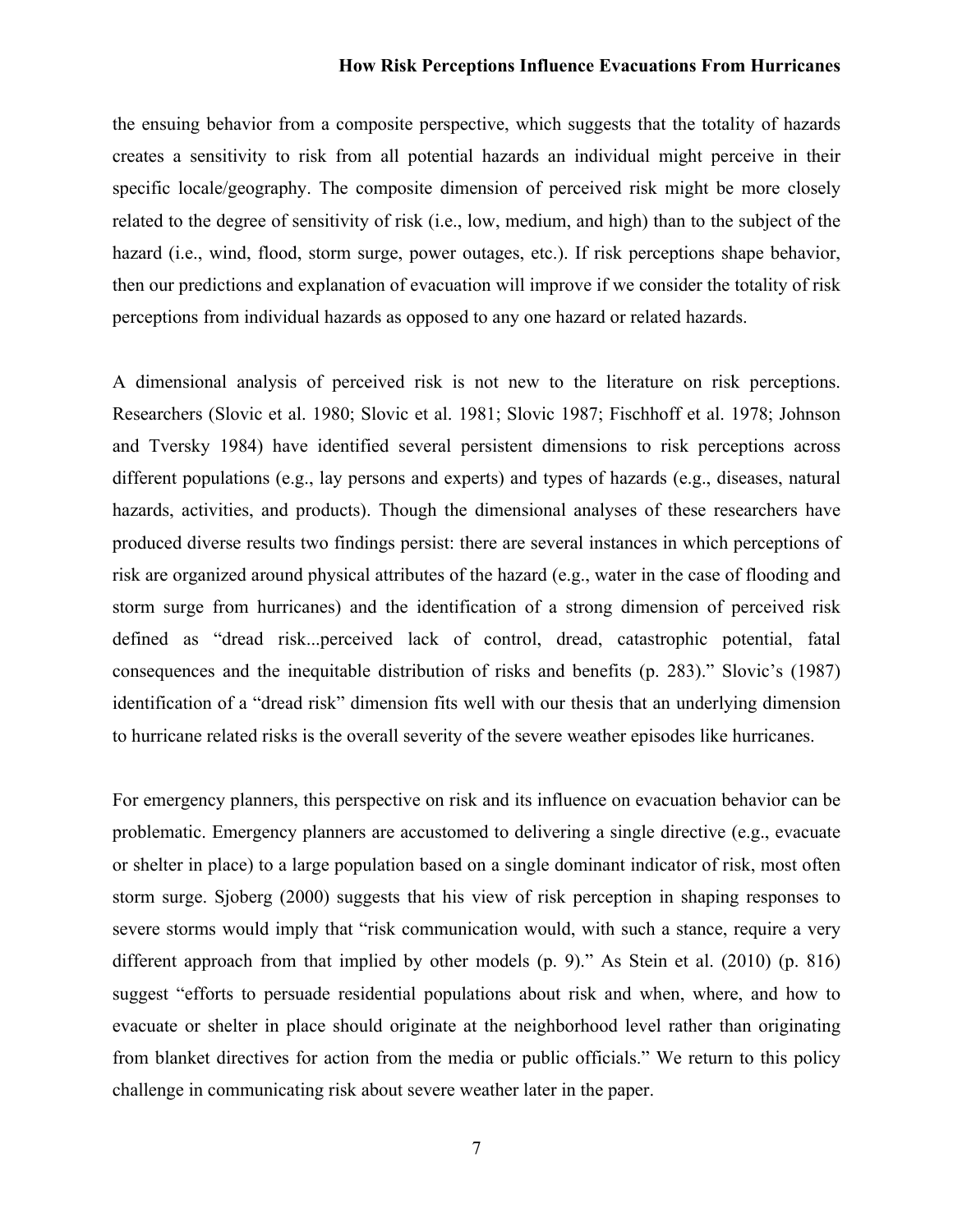There are several natural questions and hypotheses that can be derived and tested from the concept of composite risk perception. First is whether risk perceptions across multiple hazards can be reduced to a smaller number of coherent dimensions or concepts. Second, whether a composite measure of risk is a better predictor of behavioral responses to severe storms including evacuation. And third, whether the composite risk measure is a robust and strong predictor of evacuation behavior under different circumstances. We hypothesize that:

**H1:** Perceptions of risk are reducible to a multidimensional composite measure of risk based on the severity level of perceived risk.

**H2:** A composite measure of risk is more explanatory of responses to severe weather than hazard-specific perceptions of risk.

**H3:** The composite risk measure is a more robust and significant predictor of evacuation behavior when other factors influencing evacuation behavior (prior experience, neighbor effect, prior experience, location in an evacuation zone age, income, education, and children in the household, etc.) are taken into account than hazard-specific perceptions of risk.

#### **Research Design and Measures**

#### *Survey samples*

To test our hypotheses we draw on two random-digit dial telephone surveys conducted in the Houston area with the residential population following Hurricanes Rita in 2005 and Ike in 2008. Less than three weeks after Hurricane Katrina devastated New Orleans in September of 2005, a category 5 hurricane in the Gulf of Mexico threatened the Houston metropolitan area. Approximately 1.5 million residents (Henk et al. 2007) evacuated or attempted to evacuate their residences between September 21 and September 24, 2005 when Hurricane Rita made landfall as a category 3 hurricane in the Beaumont/Port Arthur area. The "Rita survey" was conducted with 651 persons in the eight-county<sup>1</sup> Houston metropolitan area between September 29 and October 3, 2005. The response rate for the survey was 24% (i.e., AAPOR 2004 #3 response rate), well within the range of response rates for contemporary random digit telephone surveys (Curtin et al. 2005). Except for a slight under-representation of Hispanics,<sup>2</sup> the sample is representative of the proportion of persons residing in each of the eight counties and its major city, Houston.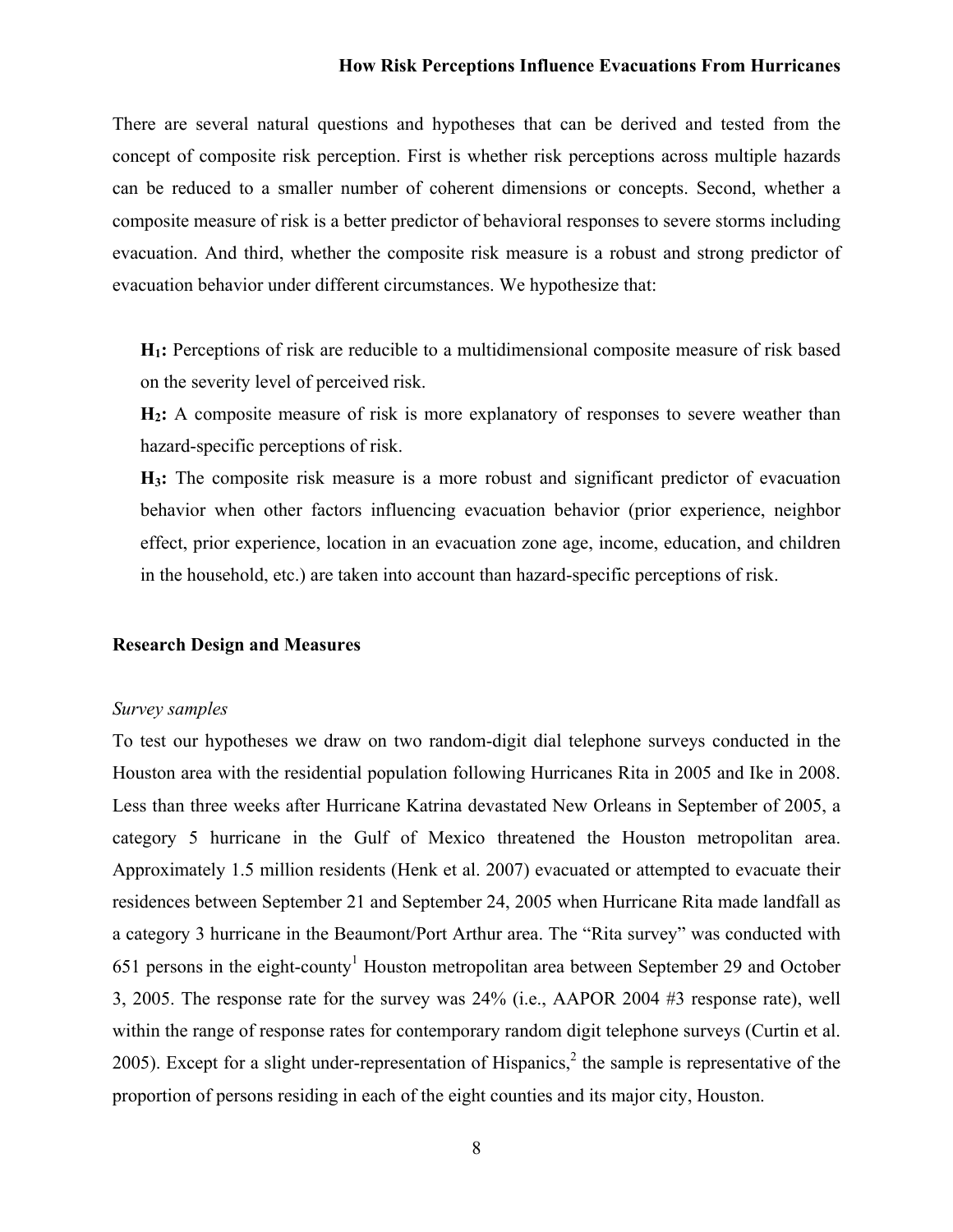Hurricane Ike was a Category 2 hurricane when it made landfall on September 13, 2008, near Galveston, Texas, and was accompanied by what can be considered a Category 5 equivalent storm surge, given the approximately 4.5-6.1 m (15-20 feet) above normal tide levels along the Bolivar Peninsula of Texas and in most of the Galveston Bay area.<sup>2</sup> The "Ike survey" was conducted with 1,503 residents in Harris County. The error for the sample was +/-2.5% at the 95% confidence level. The response rate for the survey was 24% (i.e., AAPOR 204 #3 response rate).

Testing our hypotheses with two independent samples from the same population (i.e., Upper Gulf Coast residents) for two different hurricanes provides us with a greater opportunity for determining the robustness, veracity, and breadth of our findings. Hurricanes Rita and Ike were sufficiently different to pose residents of the Upper Gulf Coast with a very different set of risks and associated levels before and after each hurricane made landfall.

#### *Measures of Risk*

Respondents in both surveys were asked a series of questions about their perceived risk from different hazards associated with each hurricane. In the Rita survey respondents were asked, "In your opinion, was your residence located in a high risk, a medium risk, or a low-risk area for flooding from [rain, storm surge, wind damage, personal injury] from Hurricane Rita?" Respondents in the Ike survey were asked, "In your opinion, was your residence located in an area where there was no risk, low risk, some risk, or high risk of [storm surge, wind, flooding from rainfall, injury to you or your family, power loss, loss of water and sewage service, and property damage] from Hurricane Ike?" In the following sections, the analyses of the survey data were limited to four indices of risk including consequences from wind, storm surge, flooding from rainfall, and injury that are common in both surveys.

#### *Data Analysis*

The underlying notions guiding this research are that risk perception is among the most significant factors in determining whether or not an individual will evacuate or shelter in place from an approaching storm, and that an overall measure of risk perception would be more effective in determining the evacuation behavior than the hazard-specific risk perception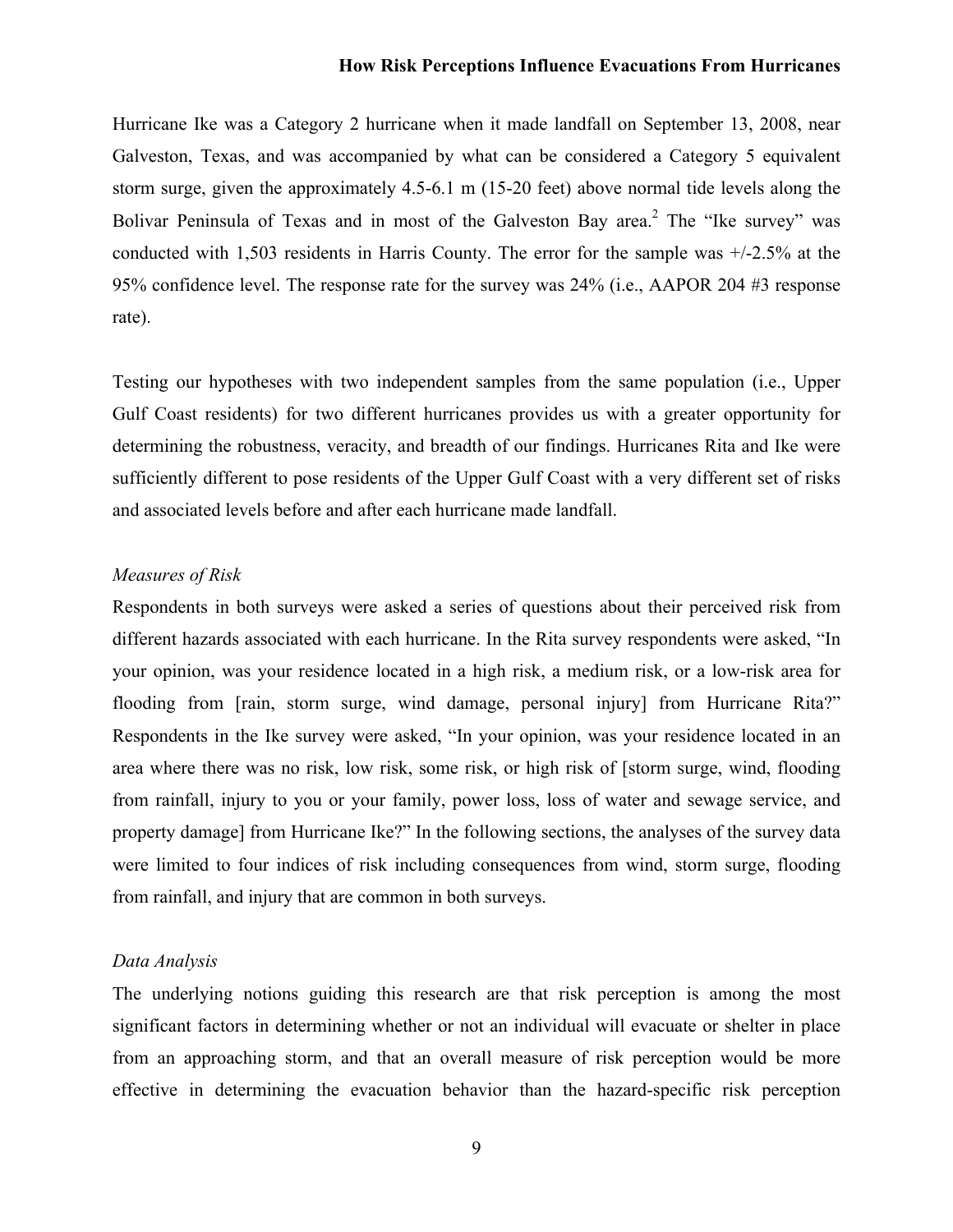variables alone. Therefore, the first step is to determine composite dimensions of perceived risk using a statistical procedure known as multiple correspondence analysis (MCA) (Greenacre and Hastie 1987).

MCA is used to reduce the dimensionality of a dataset by maximizing the correlation or covariance in the data. It is analogous to principal components analysis (PCA) as they both aim to calculate a linear combination of the variables in the dataset with minimum loss of information (Kohn 2011). The main difference between MCA and PCA is that PCA is applied to continuous variables whereas MCA is appropriate for categorical variables, especially ordered categories. The dimensions extracted by MCA are interpreted based on the categories of the variables analyzed. The plots of the categories of all variables in a multidimensional space display category relationships. Categories that are plotted close to each other are frequently simultaneously expressed in the data set, whereas the ones that are far apart are only rarely observed together.

In this study, variables of perceived risk of wind damage, storm surge, rainfall flooding, and injury are selected from the two surveys to identify their reduced dimensions. All the analyses are performed using STATA's *mca module* (STATA/IC 11.0). *Object scores* (analogous to factor scores in PCA) are computed and used in a binary logistic regression model (logit) to determine the predictive power of the extracted dimensions (cf. principal components) on evacuation behavior. Because respondent evacuation behavior consisted of either "Evacuated" or "Did not evacuate," the response was essentially binary in nature, and therefore the logistic model is an appropriate regression model. Due to the nonlinear response surface of logistic regression, traditional  $R^2$  values cannot be computed to explain variance in the model and pseudo- $R^2$ (*Nagelkerke*  $R^2$ ) values are used in evaluating the goodness-of-fitness of the models. It provides an approximation of the variance explained in a normalized form with  $0 \leq R^2 \leq 1$ , with a perfect model in which 100% of the variance is explained, resulting in  $R^2 = 1$ . Logit predictions for the evacuation decisions are also calculated using the hazard-specific risk variables to compare their predictive power with those of the composite risk variables from the MCA solution.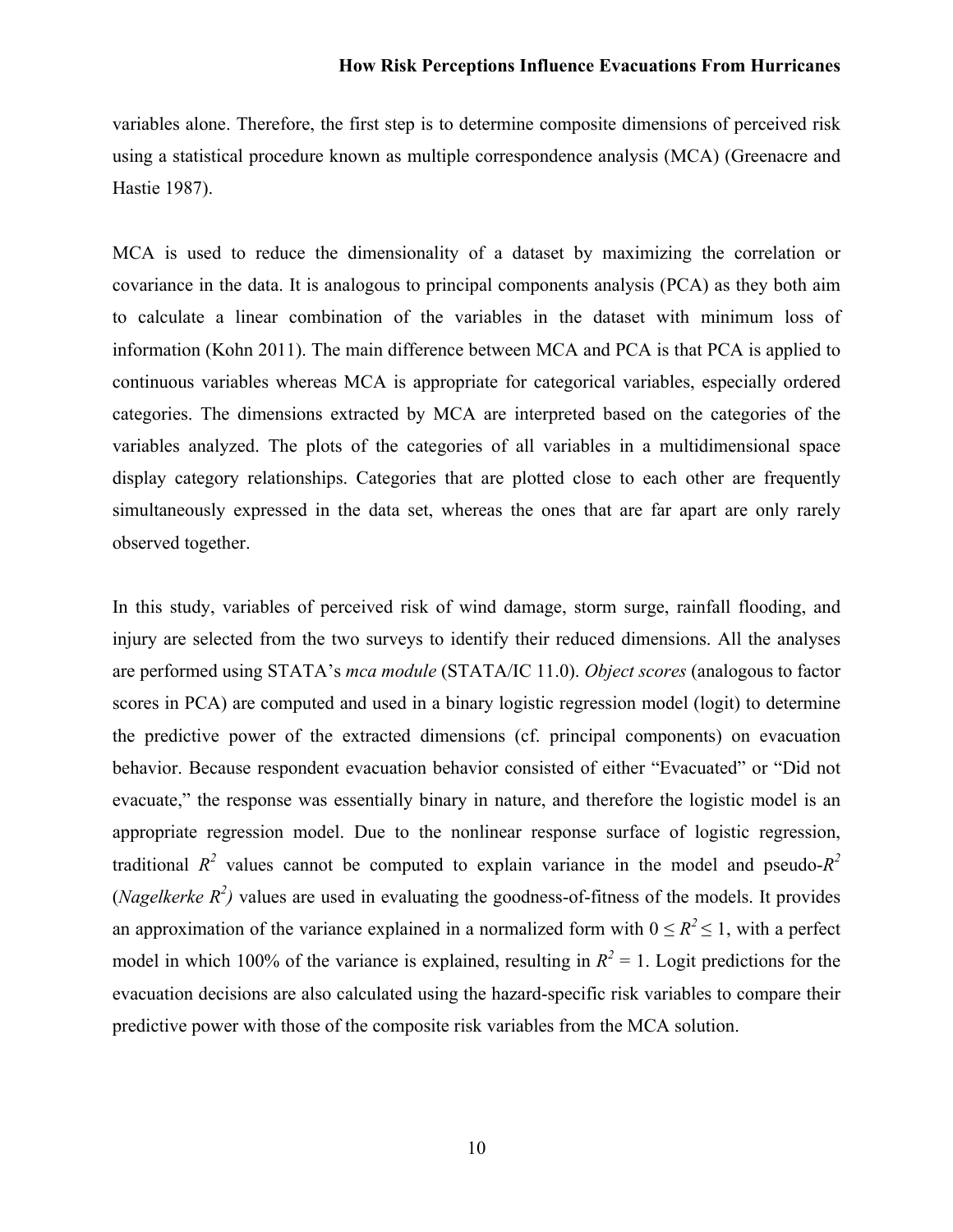#### **Research Findings**

The results of the analyses are presented first for the Hurricane Ike survey, as it has more data points, and then for the Hurricane Rita survey. This section intends to demonstrate the robustness of the results within and between the two surveys by testing the three hypotheses presented earlier for each survey separately.

#### *Hurricane Ike*

# 1. Identification of the composite measure of risk  $(H_1)$

MCA extracted three dimensions from the Hurricane Ike survey data that explain 97.9% of the total inertia (amount that quantifies total variance)<sup>3</sup>: the first dimension, 45.2%; the second dimension, 30.5%; and the third dimension, 22.1%. MCA module in STATA reports the contribution of each category (high, medium, low, and no risk) to each dimension, which reveals that dimension 1 is contributed mostly by the "high risk" category, dimension 2 by the "no/low risk" category, and dimension 3 by the "medium risk" category. In Fig. 1, the four groups of clusters of the categories are clearly seen. Variables in the "high risk" category are discriminated well in dimension 1, whereas variables in the "medium risk" category are discriminated in dimension 3. The "no risk" and "low risk" category clusters are best discriminated in dimension 2.

Consistent with our hypothesis, the salient dimension that emerges from our hazard-specific indicators of perceived risk is a generic severity of risk (none, low, medium, and high) rather than the shared nature of the hazards (e.g., water in the case of flooding and storm surge). Although the grouping of the risk perceptions by the attributes of the hazards (e.g., wind or water) is considered more intuitive and practical, the clustering of respondents' answers to queries about perceived risk from specific hazards forms around the ordinal rankings of "no," "low," "medium," and "high" risk. Moreover, these findings are strongly suggestive of an alternative strategy for communicating public directives about evacuating.

# 2. Risk Measures and Evacuation Behavior  $(H<sub>2</sub>)$

To test our hypothesis that a composite measure of risk perception outperforms any single hazard-specific perception of risk in predicting evacuation behavior  $(1 = \text{evacuate}, 0 = \text{did not})$ evacuate), we estimated separate logistic models for evacuation behavior using the *object scores*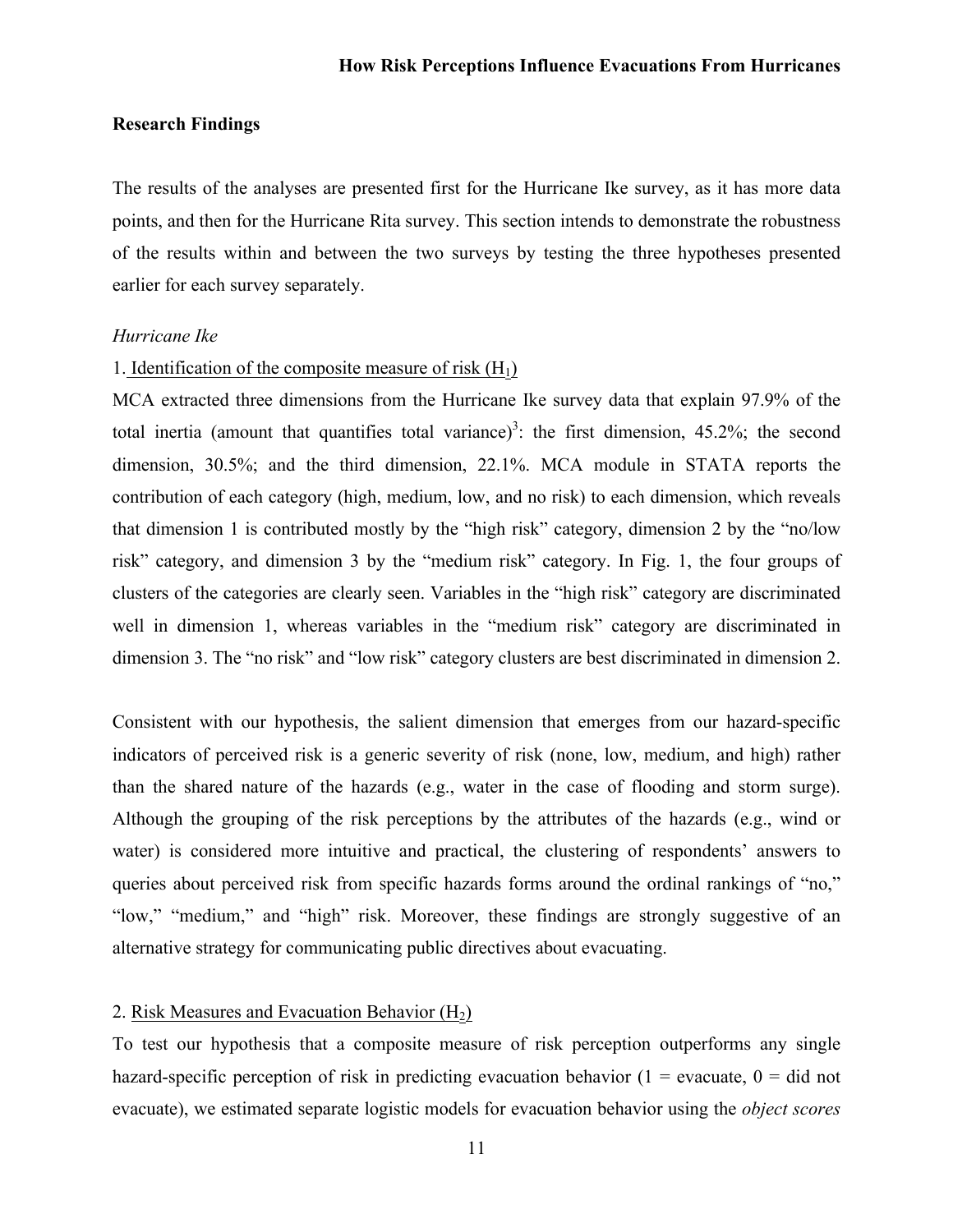(cf. component or factor scores) for each dimension extracted by MCA and with measures of perceived risk by hazard (Table 1). Although the statistical significance of logit coefficients can be used to test our hypothesis, to assess in a practical way the magnitude and significance of the hypothesized correlates of evacuation behavior in terms of the probabilities we use Clarify (Tomz et al. 1999). We calculate the change in the probability of evacuating across the range of values for each independent variable while setting all other independent variables at their mean values. The object scores were first transformed to a scale of 0 to 4 to facilitate the comparisons with the scores of the risk types, which range from 1 to 4 (1 for no risk, 4 for high risk).<sup>4</sup> The results are presented in the last column of Table 1.

Despite the small difference between the pseudo  $R^2$  values of the two models, the odds ratio of the risk dimension 1 is much larger than that of dimension 3 and any of the statistically significant hazard-specific risk perceptions (Table 1). The estimated probabilities for evacuating by risk perceptions are shown in Fig. 2a-e. A change in the severity of risk perception on dimension 1 (Fig. 2a) from its lowest to highest score is associated with a 0.71 change in the probability of evacuating. No other dimension or hazard-specific perception is associated with more than a 0.20 change in the probability of evacuating. We can interpret this as follows: People do not weight their risk separately for different hazards (i.e., wind, flood, or storm surge) when making an evacuation decision; rather, they assess the degree of their overall risk from all hazards. And if they think that they have a high risk on this overall scale of being adversely affected by the approaching hurricane, they tend to evacuate. The predictive power of the composite measure of "high" risk perception is greater than each of the hazard-specific risk perceptions and any other dimension.

#### 3. Risk Measures and Evacuation Behavior with Other Control Variables  $(H_3)$

To test the robustness of  $H_2$  we fit a logistic model of evacuation behavior with additional controls including eight non-risk variables. These include coordination with family members, neighbor evacuation, received help from or provided help to others prior to the hurricane's arrival, and reliance on the media for information (Table 2). These independent regressors have been identified in the literature to be significant predictors of evacuation behavior (Dow and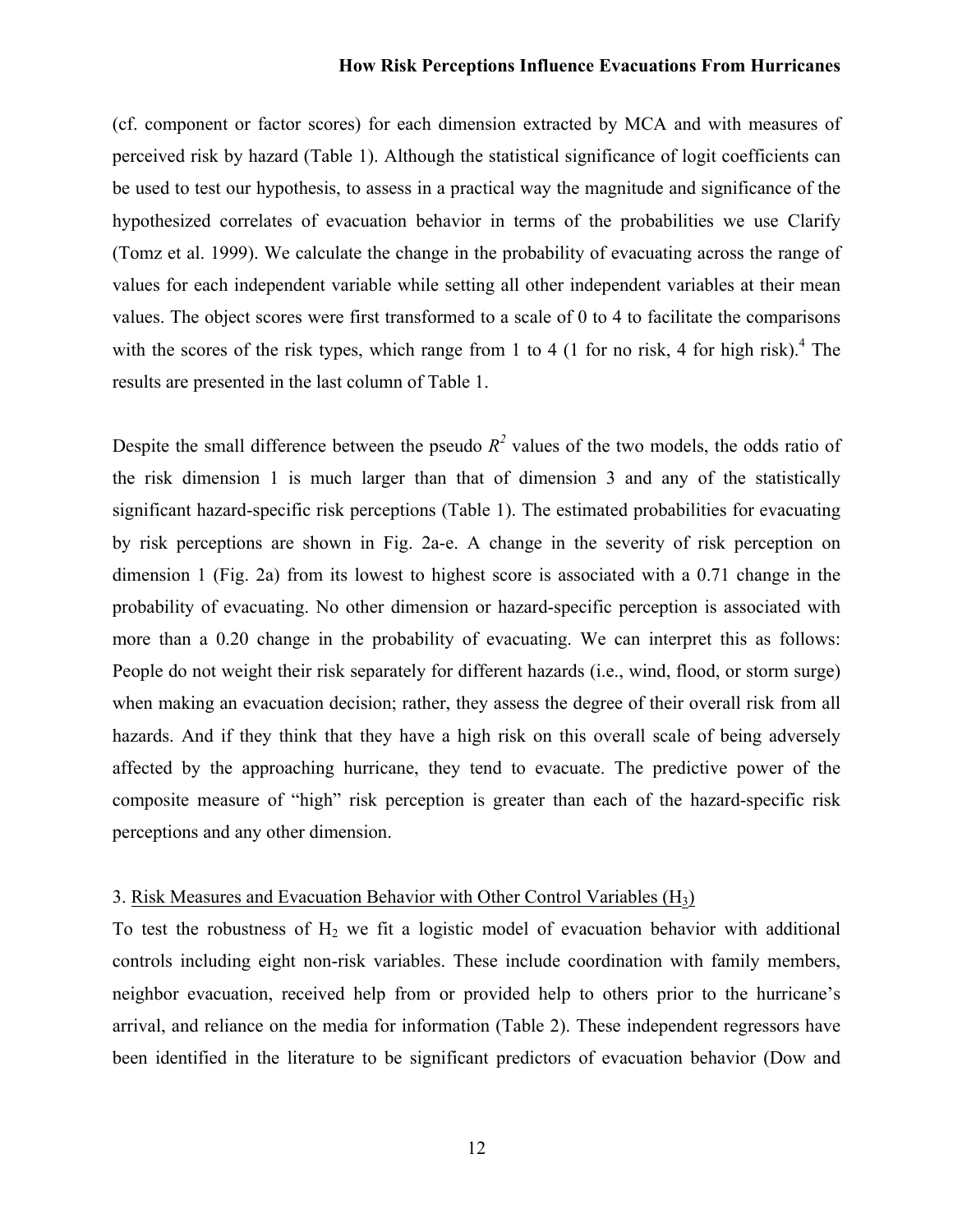Cutter 2001; Dash and Galdwin 2007; Stein et al. 2010; Dash and Morrow 2001; Gladwin and Peacock 1997; Lindell et al. (2005).

The odds ratios, change in probability, and the probability plots (not shown) indicate that dimension 1, which represents the "high risk" category from all hazards, is still significant and a strong predictor of the evacuation behavior, whereas only the risk perceptions of storm surge and rainfall flooding are significant, but they are much weaker predictors.

More importantly, a change in general sensitivity to risk (i.e., dimension 1), which is associated with a 0.48 change in the probability of evacuating from its lowest to highest score, continues to have a substantial impact on the likelihood of evacuating. No other dimension or hazard-specific perception of risk increases the likelihood of evacuating by more than 0.10. Again, the general sensitivity to risk produced a stronger prediction of evacuation behavior than any single hazardspecific perception of risk. This includes the most lethal form of hazard—storm surge.

Hypothesis 3 also posited that the composite risk measure would still be a significant factor in making evacuation decisions regardless of whether people lived inside or outside the evacuation zone where people's perception of risk for different hazards might vary. To test this hypothesis, two logistic models were fit with the same control variables as in the previous model for those living inside and outside the evacuation zone. The results are reported in Table 3 and generate two main conclusions. The first is that the composite risk perception variable (dimension 1) was found to be among the most significant factors both inside and outside of the evacuation zone, but the odds ratio vary by location, with an *Odds Ratio* = 1.78 and *Δ in Probability* = 0.63 inside the evacuation zone, and an *Odds Ratio* = 1.49 and *Δ in Probability* = 0.38 outside of the evacuation zone. This tells us that no matter where people live, if they have a high risk perception from any or all of the hurricane-related hazards, they tend to make decisions to evacuate. When the logistic model is fit with the hazard-specific perceived risk variables and the same non-risk variables, none of the perceived risk types was statistically significant for inside evacuation zone model, and only the risk of rainfall flooding was significant for the outside evacuation zone model (*Odds Ratio* = 1.38, and *Δ in Probability* = 0.12) (Table 3). This finding also implies that the composite risk measure is a better and more robust predictor of the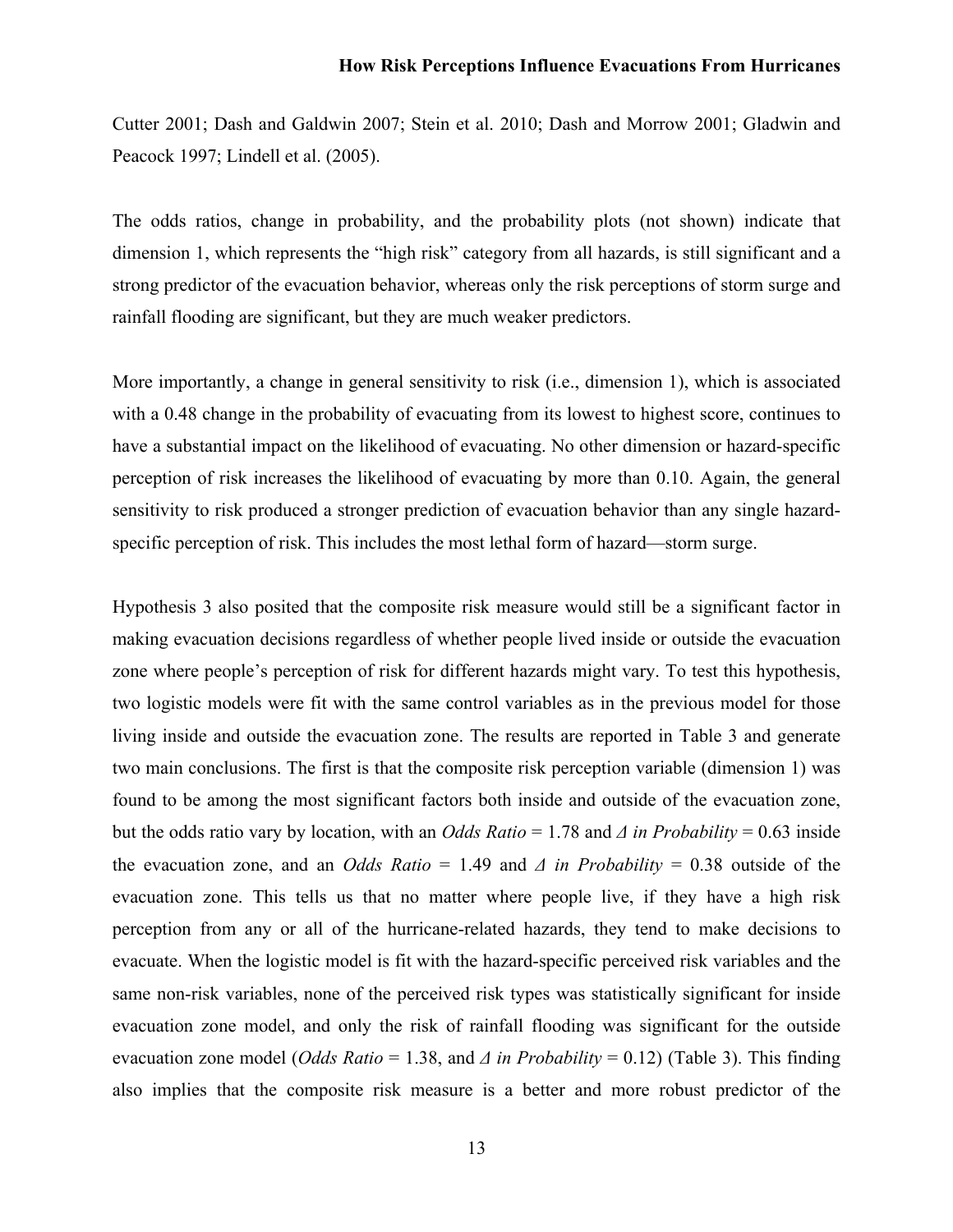evacuation behavior than the hazard-specific risk types. Even when respondents live in an area designated for evacuation because of storm surge risk, their general sensitivity to risk is a stronger predictor of their evacuation behavior than perceived risk from storm surge alone.

The second conclusion gleaned from the models is that the influential determinants of evacuation in combination with risk perceptions do not vary notably between areas that are within the delineated evacuation zones and those outside (Table 3). The stronger predictors are the same in both models, indicating the robustness of the model interpretation to the evacuation zone differences. However, because of the higher predictive power of the significant predictors in general for the evacuation zone sample, the logistic model resulted in an explanation of 49% of the variance, while the model outside of the evacuation zone explained 30% of the variance.

#### *Hurricane Rita*

In order to assess the robustness of the methods across different hurricanes and the results between the two surveys, the same three hypotheses used for Hurricane Ike are tested for the Hurricane Rita sample and the findings are presented in the following subsections.

# 1. Identification of the composite measure of risk  $(H_1)$

The MCA extracted two dimensions from the four risk types (wind damage, storm surge, rainfall flooding, and injury to self and family) for the Hurricane Rita survey. The two dimensions explain 98.5% of the total inertia: the first dimension, 81.2%; and the second dimension, 17.3%. The contribution of each category to each dimension shows that dimension 1 is contributed most by the "high risk" category, while dimension 2 by the "medium risk" category. The coordinate values for each dimension present the categories of the variables graphically in Figure 3. The three clusters of risk perceptions (high, medium, and low risk) are clearly seen.

Consistent with our hypothesis and the findings from the Hurricane Ike survey, the dimensionality that emerges from our indices of perceived risk is a generic sensitivity to risk as opposed to the shared nature of hazards contributing to risk perception (e.g., wind- or waterrelated). The respondents' answers to discrete queries about perceived risk cluster around the ordinal rankings of risk, specifically "high" and "medium" risk. The "low risk" category is not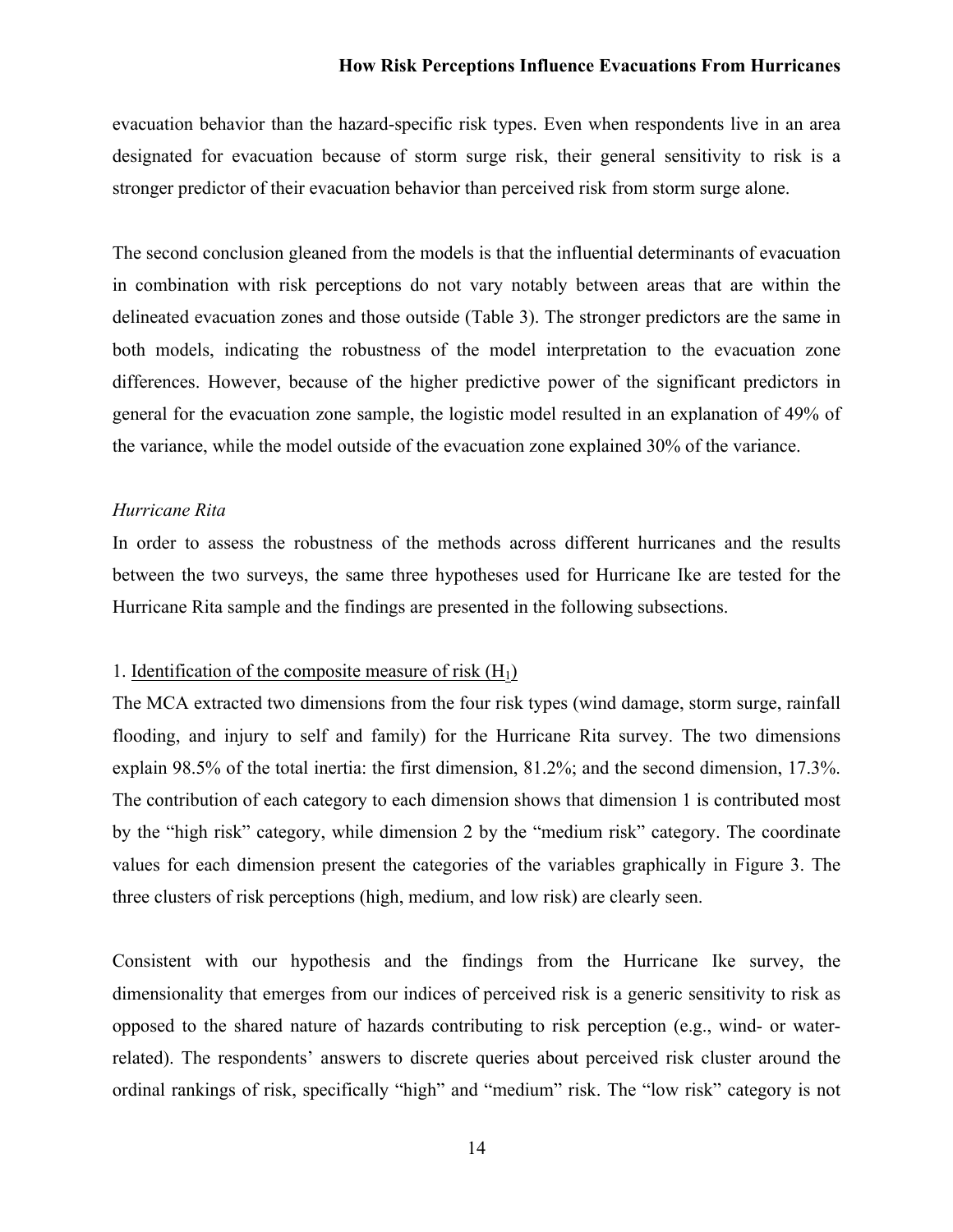represented by either dimension as it is discriminated almost equally between the two dimensions. Note that Hurricane Rita struck the Gulf Coast weeks after Hurricane Katrina and very few people in the Houston-Galveston area were thinking that hurricanes posed a low risk as they still had the devastating images from Hurricane Katrina.

# 2. Risk Measures and Evacuation Behavior  $(H<sub>2</sub>)$

In order to test  $H_2$ , a similar analysis to the one for Hurricane Ike was performed for the Hurricane Rita data. To test the effectiveness of risk perceptions alone in predicting evacuation behavior, a logistic model was developed first using the object scores of two dimensions and then repeated using the hazard-specific perceived risk types (Table 4). The odds ratio and the change in probability of evacuating by increasing the score of the dimension 1 are much greater than that of dimension 2 and the statistically significant hazard-specific risk perceptions. This implies that any high risk perception, regardless of the hazard, has a significant and positive effect on evacuating.

As hypothesized in  $H_2$ , having high risk perception for any or all hurricane hazards has a positive and statistically significant effect on the evacuation decision. Despite their statistically significant and positive effect on evacuation behavior, changing the perceived risk variables from low risk to high risk does not increase the probability of evacuation as strongly as doing the same for dimension 1. Fig. 4 shows the relationship between the statistically significant risk variables and the probability that a respondent evacuated. The increase in probability of evacuating is far more pronounced for each unit increase in the oversensitivity to risk measure for dimension 1 compared to dimension 2 and the perceived risk for wind damage, storm surge, and injury, consistent with  $H_2$  and findings from Hurricane Ike.

#### 3. Risk Measures and Evacuation Behavior with Other Control Variables (H3)

This section includes an extended model for the Hurricane Rita survey as was developed for the Ike survey to evaluate the significance and robustness of the composite risk measures in predicting the evacuation behavior in the presence of the other control factors. Since the questions asked in the Rita survey were not identical to those asked in the Ike survey, a different but similar set of questions were selected in the larger logistic model. The factors that best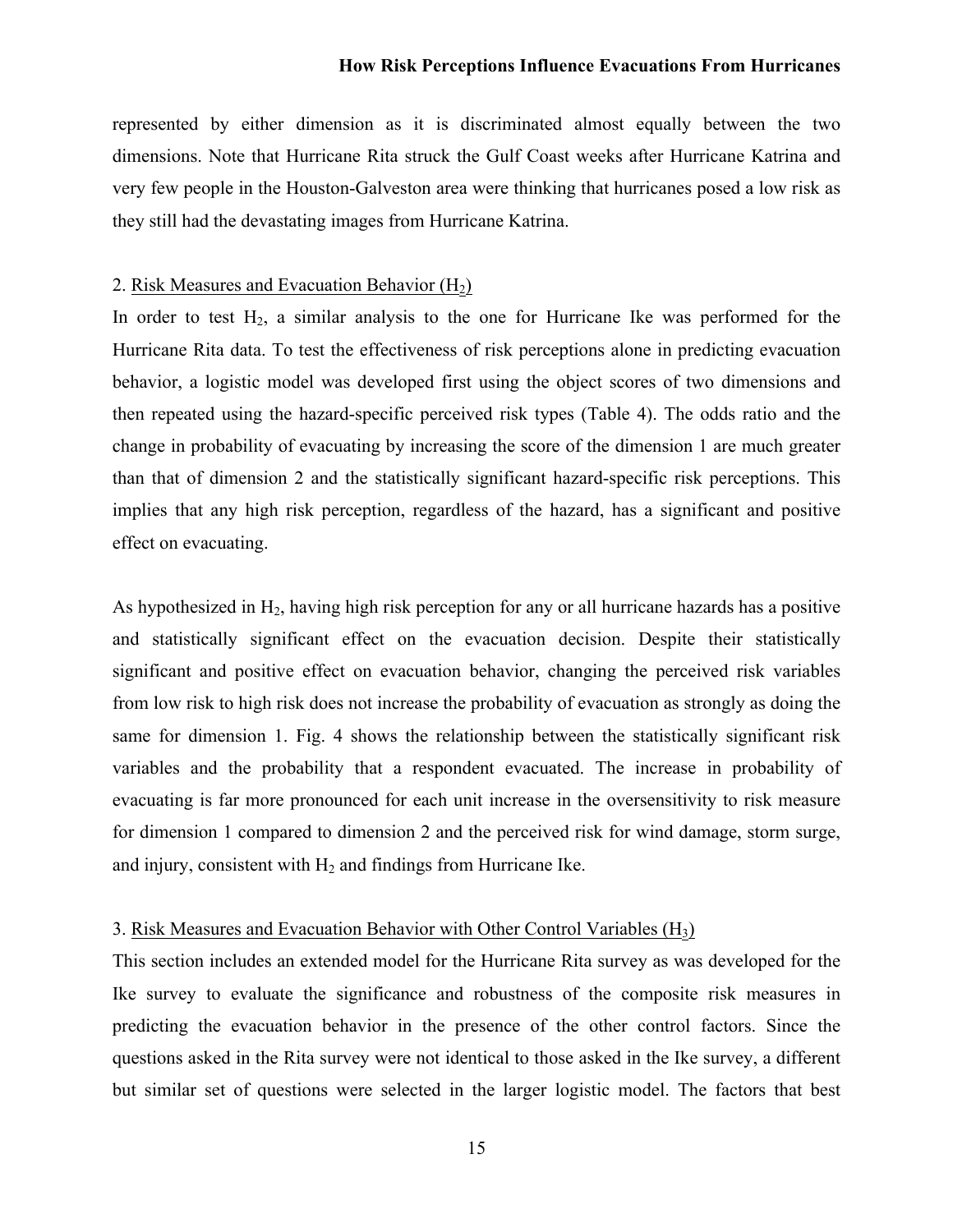explained the variance in the model and best predicted evacuation when added included neighbor evacuation, reliance on the media for information, ethnicity, and having children. These results are reported in Table 5 using the MCA dimensions and hazard-specific perceived risks separately.

Again, as reported for Hurricane Ike, a general sensitivity to risk is the strongest single predictor of the likelihood of evacuation relative to other hazard-specific risks. There is a 0.47 increase in the likelihood of evacuating from a low to high sensitivity to risk (dimension 1). No hazardspecific risk perception has a greater than 0.21 effect on the change in the probability of evacuating.

When separate models of evacuation behavior are estimated for respondents living inside and outside the evacuation zone, the composite variable (dimension 1) was among the strongest predictors of evacuation in both models (Table 6). The predictive power of dimension 1 was again stronger for the respondents living inside the evacuation zone and the odds ratio was about the same magnitude as the other significant factors, including neighbors' decisions and the reliance on the media sources.

When the logit model of evacuation behavior was estimated with the four hazard-specific measures of perceived risk and the same control factors, none of the hazard-specific risk perceptions were statistically significant (Table 6). For non-evacuation zone respondents on the other hand, the perceived risk of wind damage and personal injury significantly influenced the evacuation decision with statistical significance values of slightly larger than 0.05. The magnitude of these effects, however, was somewhat smaller than observed for the composite measure of perceived risk.

### *Test of robustness for the dimensions of perceived risk*

Our dimensionality analysis of perceived risk is among the few focused on hurricane risk, although our findings are not without precedent (Slovic 1987). There remains, however, some reason to believe that our finding of a strong severity dimension to risk perceptions may have several rival explanations. These include the possibility that the dimensions obtained from MCA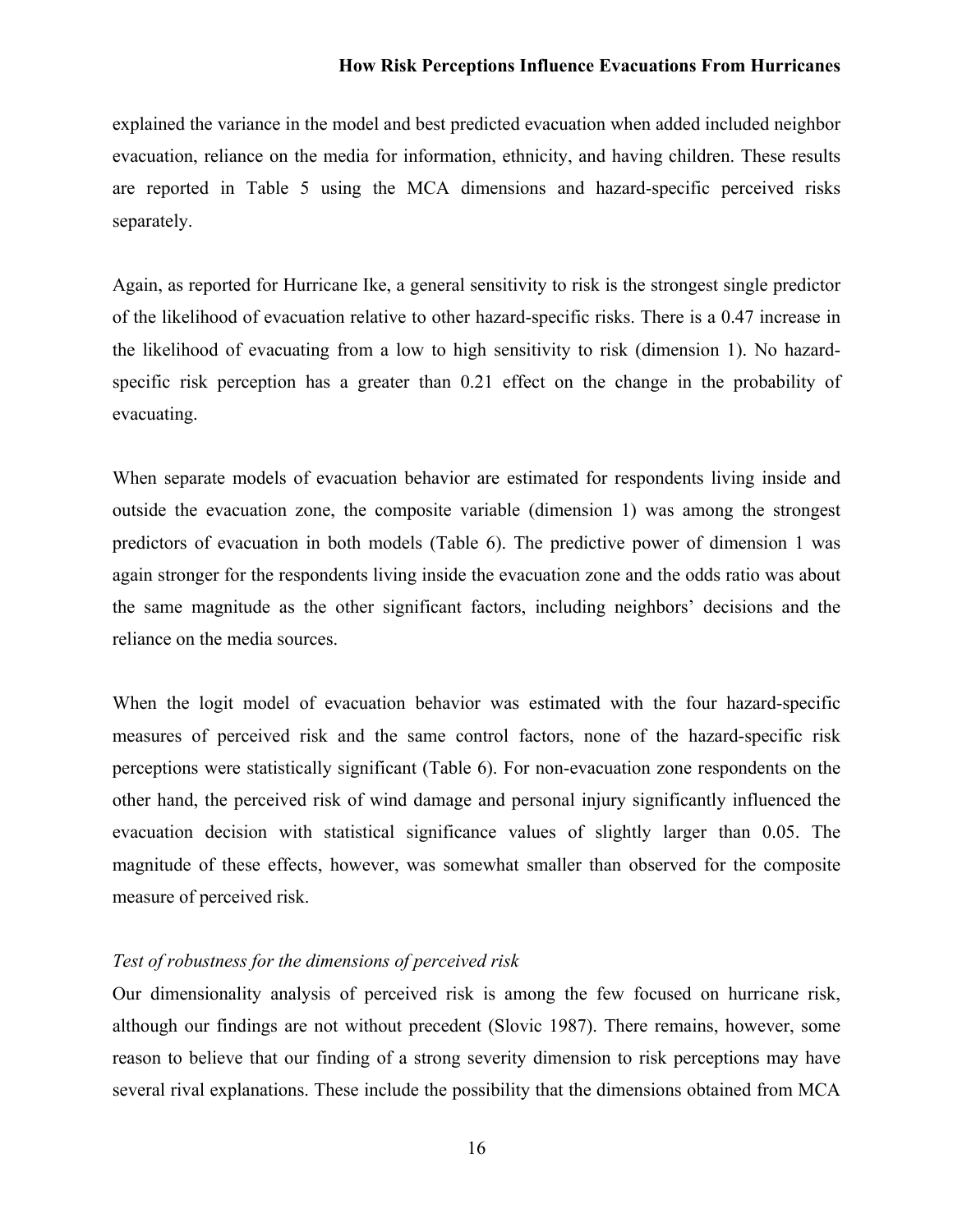are related to the number and specific types of hazards respondents were questioned about and the confidence that respondents had in their perceptions of risk by type (i.e., less confident respondents may have given more moderate and non-extreme responses).

To test for the robustness of our dimensionality analysis and the possibility of rival explanations for our findings we conducted several additional assessments of our analyses. First, we replicated MCA of perceived risk for the Hurricane Ike data using different combinations of hazardspecific risk perceptions. Our expectation is that all combinations of risk perceptions produce the same dimensional structure defined by the severity of perceived risk. The findings, reported in the Appendix (Fig. A-1 to A-8), support this conclusion. In every instance the MCA results identify the dominant shared dimension to be the severity of the perceived risk rather than any hazard-specific trait.

As evidenced in the previous field studies (Bateman and Edwards 2002), women are more risk averse than men and their risk perceptions are generally more realistic. In order to test the effect of the gender difference on the MCA analysis results, we analyzed male (47.5%) and female (52.5%) respondents separately and found the same type clustering of risk perception around the severity level for the sample of female and male respondents (Fig. A-9 and A-10).

We might expect that respondents who live in an area designated for evacuation would be more aware of their risk and therefore more confident about their perceptions of risk than respondents who reside outside of a designated evacuation area. This also may be true for individuals who believe (rightly or wrongly) they live inside an evacuation area. If this were case, we might have reason to believe that our MCA structure would vary by location inside and outside an evacuation area and/or the belief that one lives inside or outside an evacuation area. Again we replicated our dimensional analysis by location and belief about the location of one's residence inside and outside an evacuation area. The findings, reported in the Appendix (Fig. A-11 to A-16), show that the MCA structure is still the same.

In addition to these considerations, it is possible that respondents' first answer to a risk perception question determines or influences their responses to subsequent queries about risk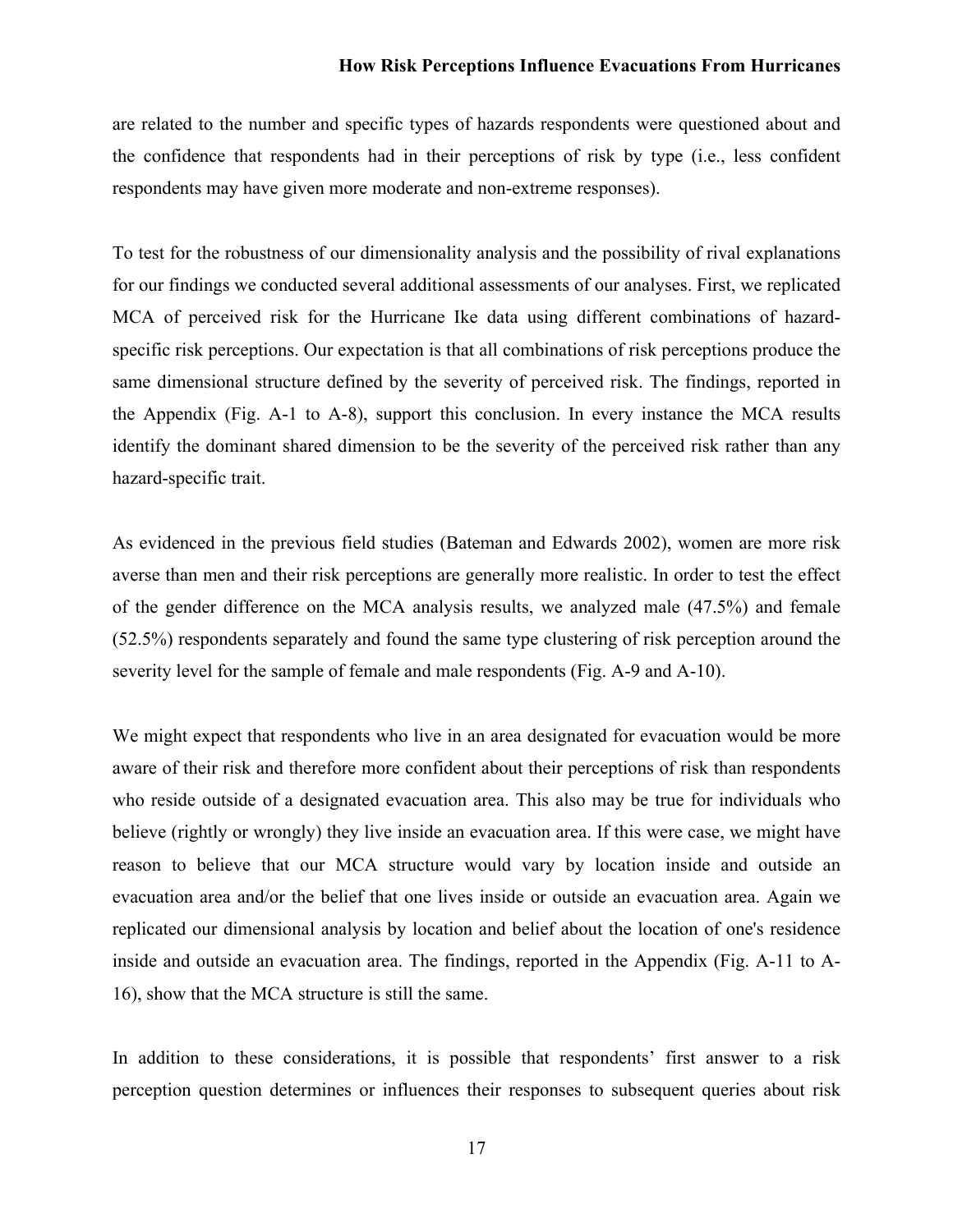from other hazards. This might produce little variation or worse invariance among the responses to different risk perception questions at least for some or a consequential portion of the sample. In order to test the effect of such samples on the findings, we performed the classification analysis on the samples with non-zero variance (89% of the total sample size). We might expect that these respondents are more certain in their responses to different types of perceived risk questions as they did not choose to give the same score to all the risk factors. The findings of these additional assessments (Fig. A-17) show that the same clustering based on the severity level holds.

Finally, it is possible that there are still other factors that we have not considered which are creating the structure seen in the MCA or for which our analysis is invalid. In an effort to mitigate against these kinds of unforeseen confounding effects, MCA was performed on 10,000 bootstrapped data sets; that is, data sets formed by sampling at random (uniformly) with replacement from the original data set to create a data set of the same size. For each combination of hazard and perceived risk severity, bivariate kernel density estimators were constructed and regions of high density were plotted.<sup>6</sup> If the samples were drawn from a simple mixture of systematically distinguishable respondents, we would expect to see bifurcated or barbell shaped regions. If our hypothesis of severity based risk perception were false for any reasonably sized cohort, we would expect to see heavy overlapping of the regions. To the contrary, we see exactly the opposite kinds of regions. The various combinations of hazard and severity are clearly segregated into distinct unimodal clusters ordered in the same manner we observe in the original data set. The findings of the bootstrapped high-density regions illustrated in Fig. 5 therefore strongly resound the robustness of the MCA conclusions previously discussed.

These additional analyses provide us with greater confidence in our finding that perceived risk, at least from hurricane related hazards, is best summarized by a general perception of severity than any hazard-specific traits of perceived risk.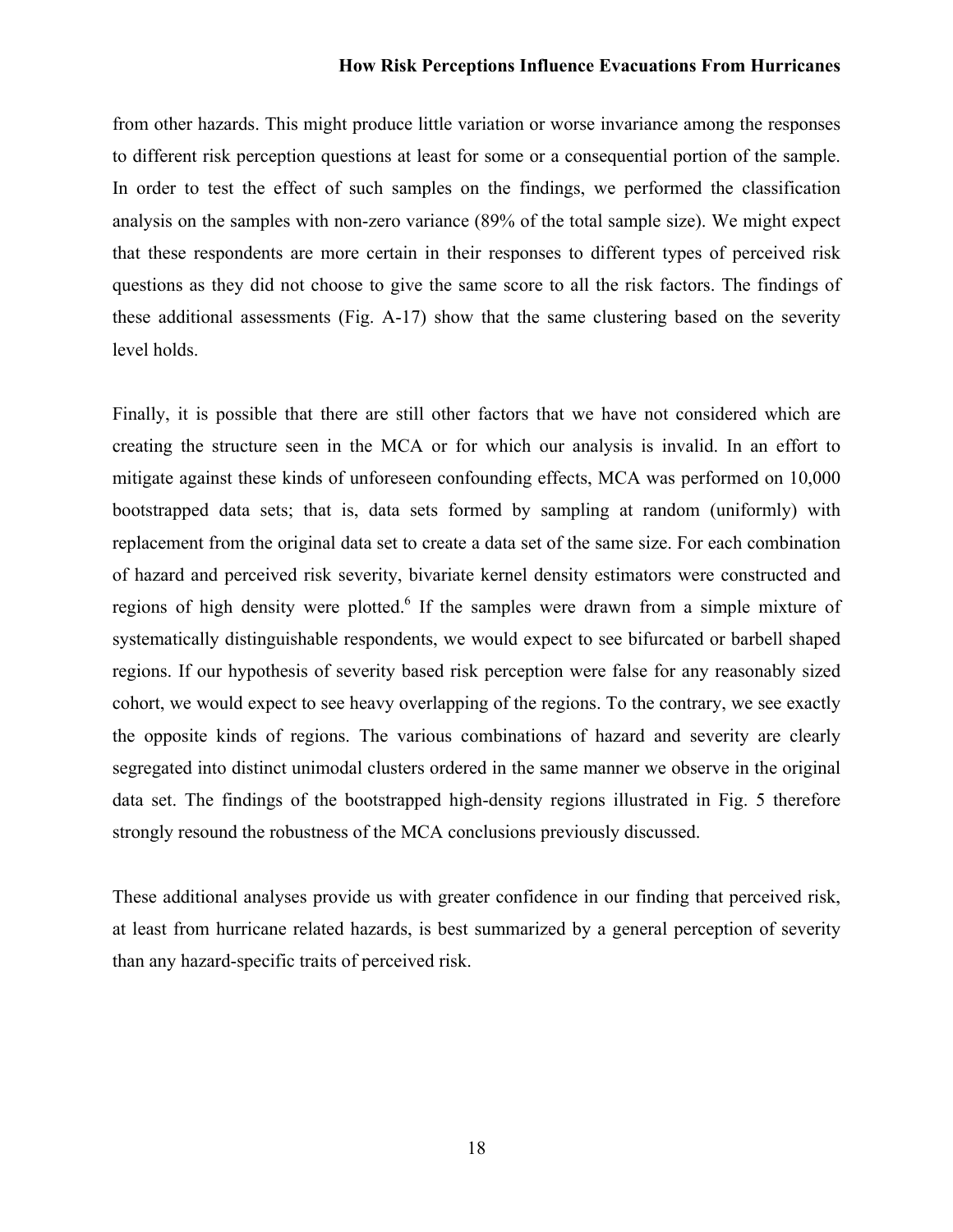### **Discussion**

### *Generic versus hazard-specific risk perception*

The structure of risk perceptions about severe weather is not defined by specific hazards. Rather, our findings suggest that risk perception is defined by a strong sensitivity to risk that is grounded in the intensity or magnitude of one's sensitivity to risk, but not a specific hazard or group of related hazards (e.g., flood and storm surge as water-related hazards). Moreover, this composite structure to risk perceptions has significant consequences for behavioral responses to severe weather. We found that our composite measure of risk perception, defined as sensitivity to risk from most hurricane-induced hazards, is a significantly better predictor of evacuation behavior than any hazard-specific risk perception. The results imply that evacuation behavior is strongly dependent on whether one has a high perception of risk from different types of hurricane-related hazards, regardless of the specific type of risk, and that people are less sensitive to risk type than they are to the general seriousness of the risks. The results also showed that regardless of whether people live inside or outside the evacuation zone, if they have a high risk perception from any or all of the hurricane related hazards, they tend to make decisions to evacuate. Even when the residents live in an area designated for evacuation because of storm surge risk, their general sensitivity to risk is a stronger predictor of their evacuation behavior than their perceived risk for storm surge only.

Our findings are replicated in two separate studies conducted with a comparable sample (residents of the upper Texas Gulf Coast) for two very different hurricanes: Rita (Category 5 when approaching the coast) and Ike (Category 2). It is clear from the results that the composite measure of risk perception is robust to different storm events as opposed to hazard-specific measures of perceived risk that vary in different circumstances. Our findings about the structure and influence of risk perceptions are not unexpected. Individuals who experience severe weather do so episodically. Their experiences are often not the same over repeated trials. That is, different hazards may appear with each experience. Consequently it is difficult and unrealistic to expect that individuals experiencing severe weather and especially those who have no prior experiences with severe weather to have well formed and reliable hazard-specific perceptions of their risk to severe weather.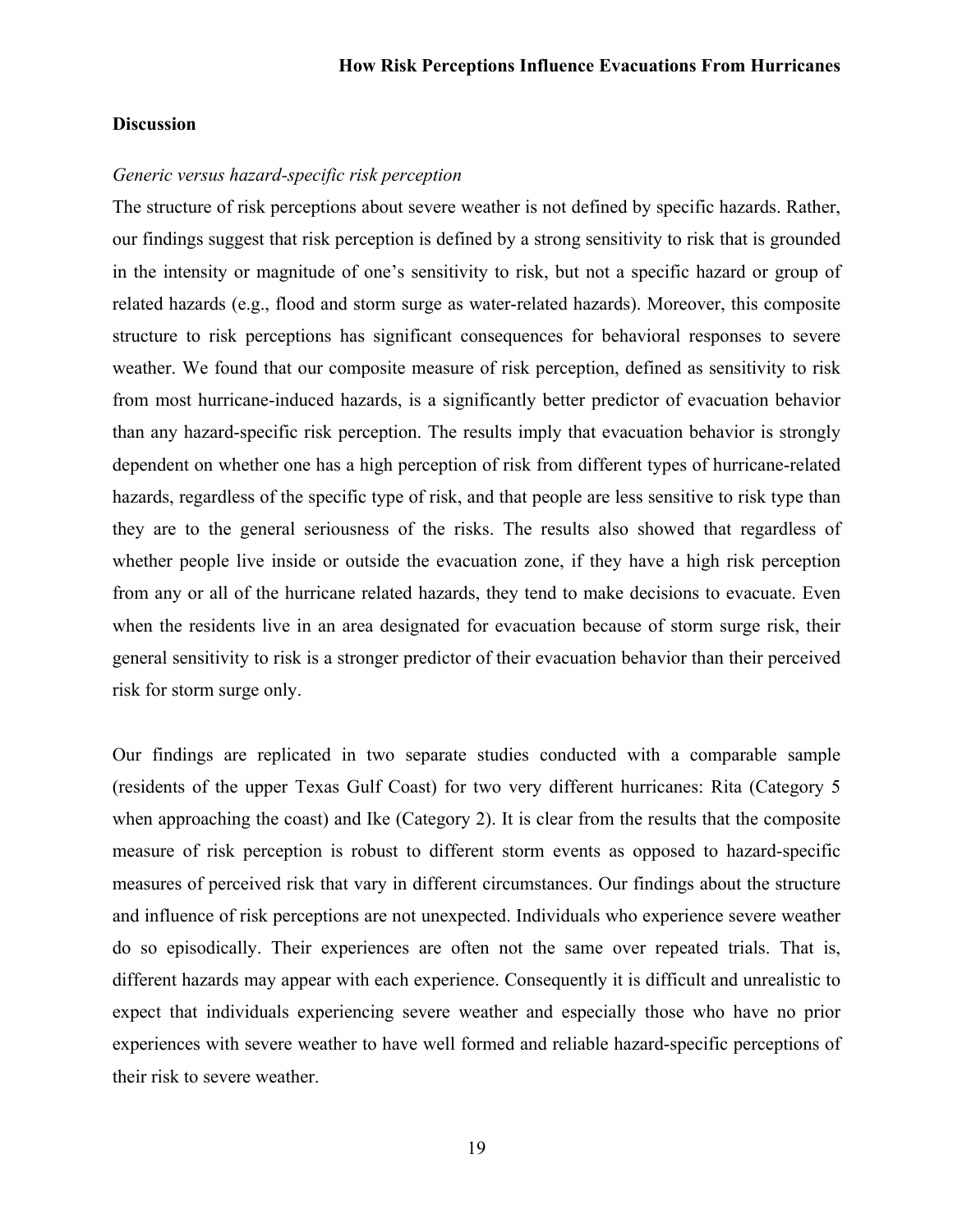# *Consequences for organizing responses to severe weather*

Our findings are highly suggestive of ways in which emergency planners and government officials might plan for severe weather and how to communicate directives to residential populations. A single hazard-based criterion for determining/recommending evacuations or sheltering in place is not likely to be an effective strategy for organizing residential responses to severe weather like hurricanes. Moreover, it might prove counterproductive, inducing more unnecessary and congesting "shadow evacuations." What should replace a single criterion for evacuation? Are generic perceptions of risk from severe weather shared across geographies? If so, could residential communities that share similar perceptions of risk be organized for collective action—evacuation or sheltering in place?

An area to be explored as a future research topic is to ascertain the specific geographies (super neighborhoods, census tracts, civic associations, etc.) that are homogeneous relative to composite and hazard-specific perceived risk and evacuation behavior. If the composite risk dimensions are found to be more homogeneous within a geographic unit than the hazard-specific perceived risk measures, this might have significant implications in understanding the motives behind hurricane evacuation. The homogeneity of risk is relevant to how emergency planners organize for evacuations and communicate their directives and recommendations to residential populations. Consider two neighborhoods. In the first neighborhood composite measures of risk perceptions are highly homogeneous, strongly correlated with intended and past evacuation behavior and congruent with emergency planners directive for evacuation. In the second community the same first two conditions prevail, but the intended behavior is *not* congruent with emergency planners directive for evacuation. Future research should test the effectiveness of focusing on the second community only where collective evacuation behavior would need redirection and how this redirection of evacuation behavior might be communicated in the case of this non-compliant neighborhood.

Recall that among the strongest non-risk correlates of evacuation behavior is neighbors' evacuation behavior. This might provide the basis of understanding how best to communicate evacuation directives to residential populations in non-compliant neighborhoods with homogeneous risk perceptions. Future research should also examine the efficacy of public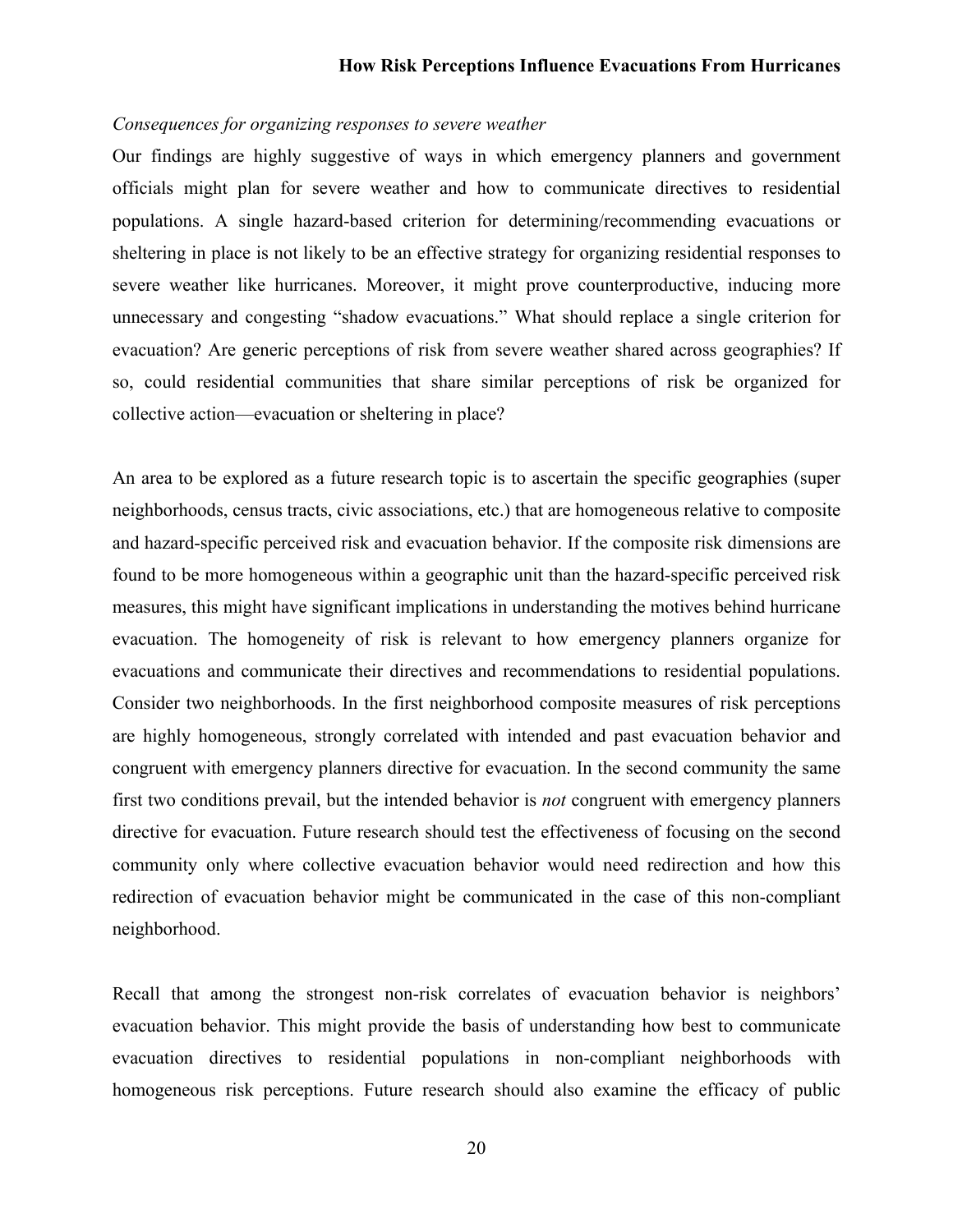information campaigns to direct evacuation behavior that originates in neighborhood associations, schools, and other neighborhood level organizations rather than relying on "Leviathan" or "top-down" messages from elective officials and local weather forecasters. This form of communication flow originates with those who are more aware of their risk and is reinforced by those who share a common risk perception.

# **Conclusion**

This article has shown that risk perceptions of hurricane related hazards are not organized by the nature of the hazards (e.g. inland flooding or storm surge as water-related hazards), but rather by a strong sensitivity to risk levels as triggered by the acting hazards. The results suggest that people's perceived risk to different hazards can be reduced to a single dimension that spans all risk types and that is based on the severity of the perceived risk. We found that this composite dimension is a significantly better predictor of evacuation behavior than any hazard-specific perceived risk measure even in conjunction with other typical predictors of evacuation and it is robust to different hurricane events and potential sampling biases. The results imply that people are less sensitive to risk type than they are to the general seriousness of the risks. Our findings may help emergency managers better understand the public's risk perceptions and responses to hurricane hazards and therefore may improve the communication of real and perceived risks with the public to minimize unwanted evacuations.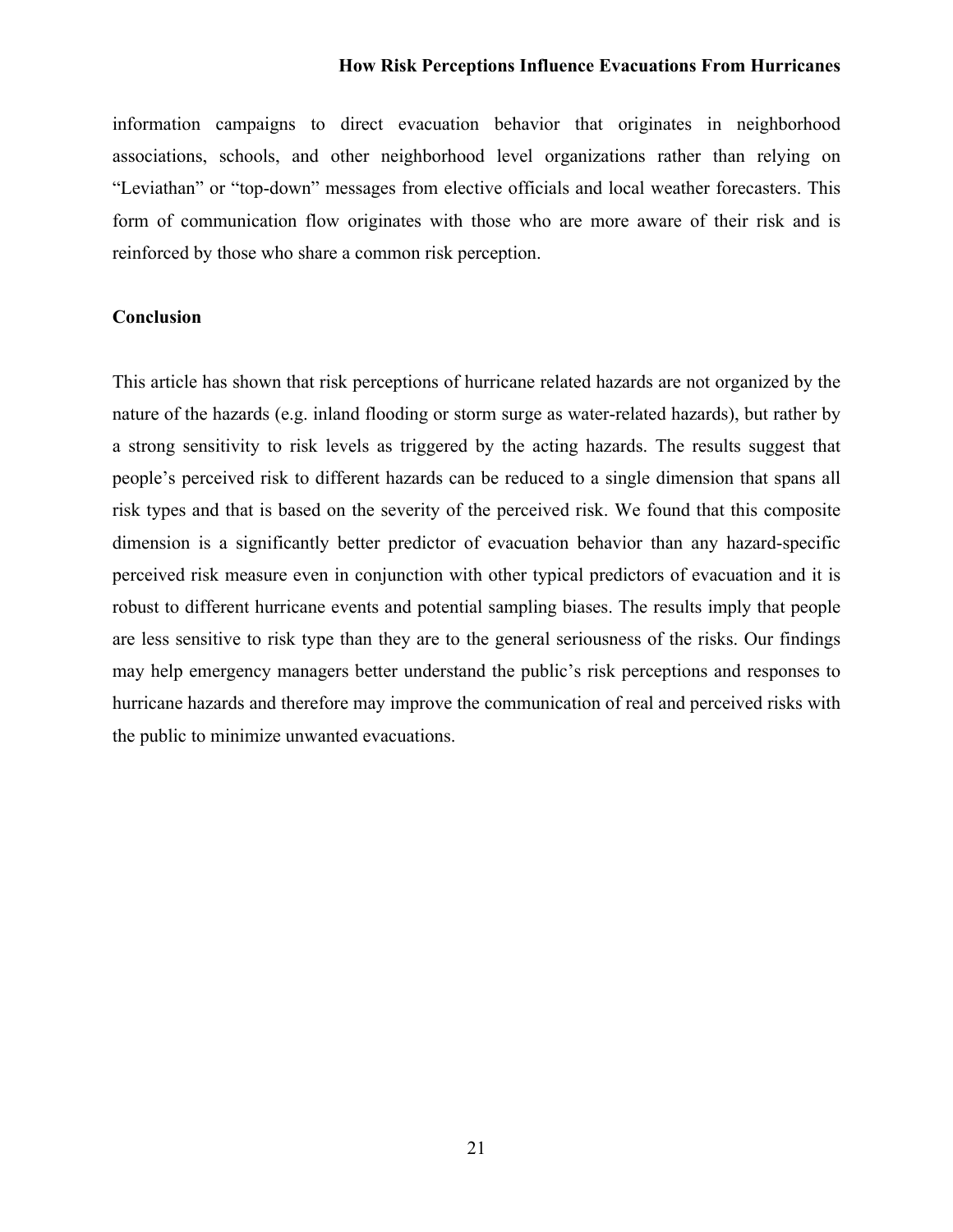### **Endnotes**

1. The counties include: Harris, Chambers, Montgomery, Brazoria, Galveston, Fort Bend, Matagorda, and Waller. In Harris County an estimated 22% of the population lives inside of a designated evacuation zone for Hurricane Ike (based on U.S. Census 2000). In the case of this analysis, the sample size for the residents living inside evacuation zone was 342 corresponding to 23% of the full set, which means that the number of residents both inside and outside the evacuation zone is correctly represented by the survey. For Hurricane Rita survey a random digit sample of area phone numbers was drawn from which interviews were conducted with 651 persons in eight counties between September 29 and October 3, 2005. The response rate for the survey was 35% (i.e., APPOR #3 response rate). The error rate for the sample is +/-3.95%. Respondents were not asked separate questions about their ethnic and racial identity. We suspect that some Hispanic respondents chose "White" for their racial identification rather than "Hispanic." As a consequence, it is not likely that Hispanics are under-represented in the survey, but rather they are under-reported. Henk et al. (2007, 9) make the same assessment of their reported sample of Hispanic respondents. On three other demographic traits (age, education, and income) the sample closely matches the census reports for these measures in the eight-county area (U.S. Department of Commerce 2008).

| Race/ethnicity |       |       |       |          | Income   | Age       |      | Education |
|----------------|-------|-------|-------|----------|----------|-----------|------|-----------|
|                |       |       |       |          | Median   |           | H.S. |           |
| Traits         | White | Black | Asian | Hispanic | Family   | $\% > 65$ | Grad | $B.A. +$  |
| Survey         | 58%   | 20%   | 3%    | 15%      | \$42,500 | 11%       | 76%  | 41%       |
| Census         | 46%   | 18%   | 6%    | 30%      | \$39,199 | 8%        | 80%  | 39%       |

**Racial and ethnic makeup of survey sample in the Houston metropolitan area**

- 2. See http://www.nhc.noaa.gov/HAW2/english/history.shtml#ike for more details.
- 3. Total inertia is the amount that quantifies the total variance in the cross-table (Greenacre and Blasius 2006).
- 4. The rescaled scores are calculated as (raw score–min)\*4/(max–min).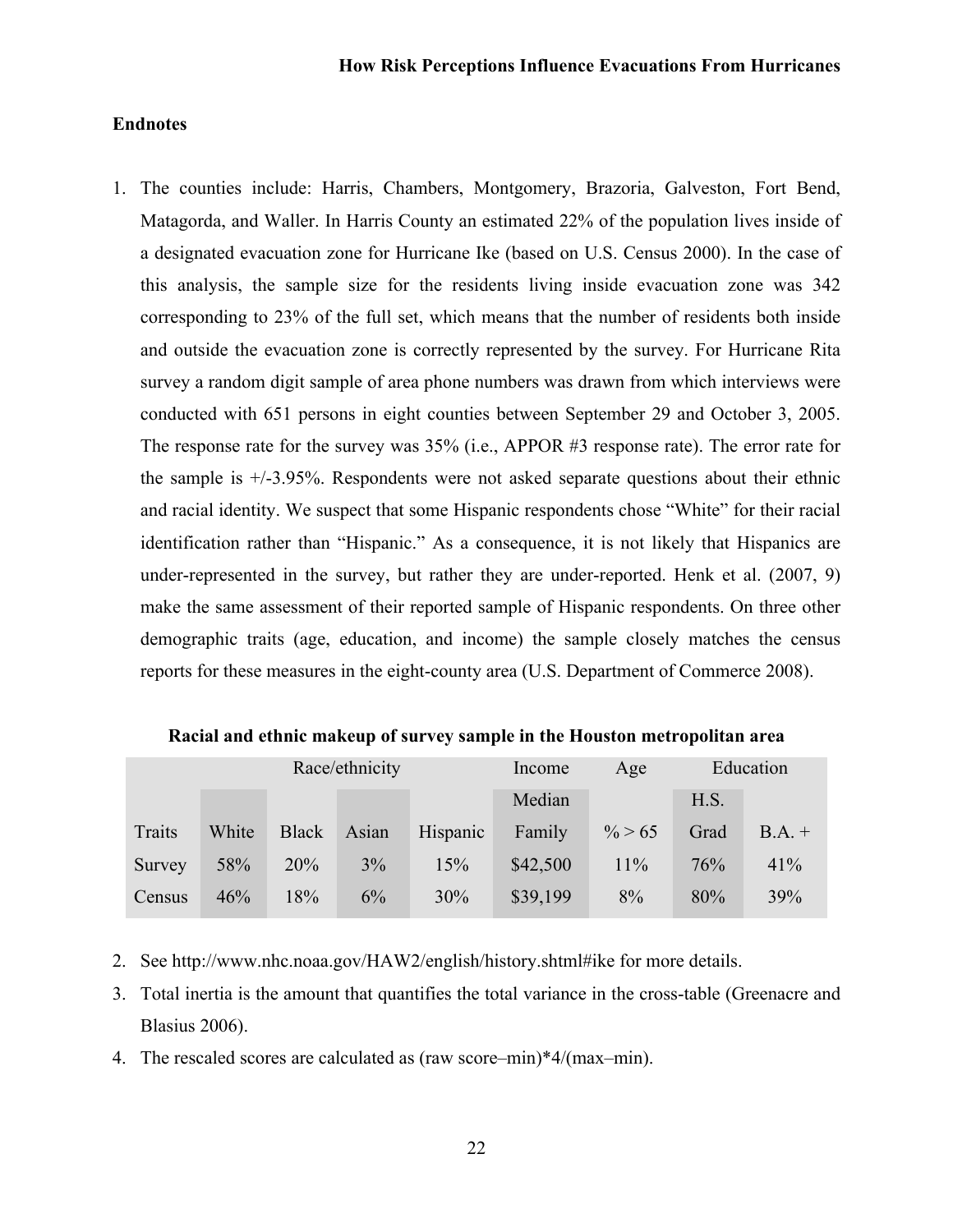5. For the computation of regions, some of the distributions are more dispersed than others, and no single density cutoff level could be reasonably used. Thus, for each hazard and severity combination the two-dimensional kernel density estimators were evaluated on a very fine rectangular grid in the MCA space and the 10th percentile of the evaluations was then used to for the cutoff density level for plotting purposes.

# **Acknowledgments**

This research was funded in part by the National Science Foundation, through grant CMMI-0728040, and the Office of Public Safety and Homeland Security of the City of Houston, Texas.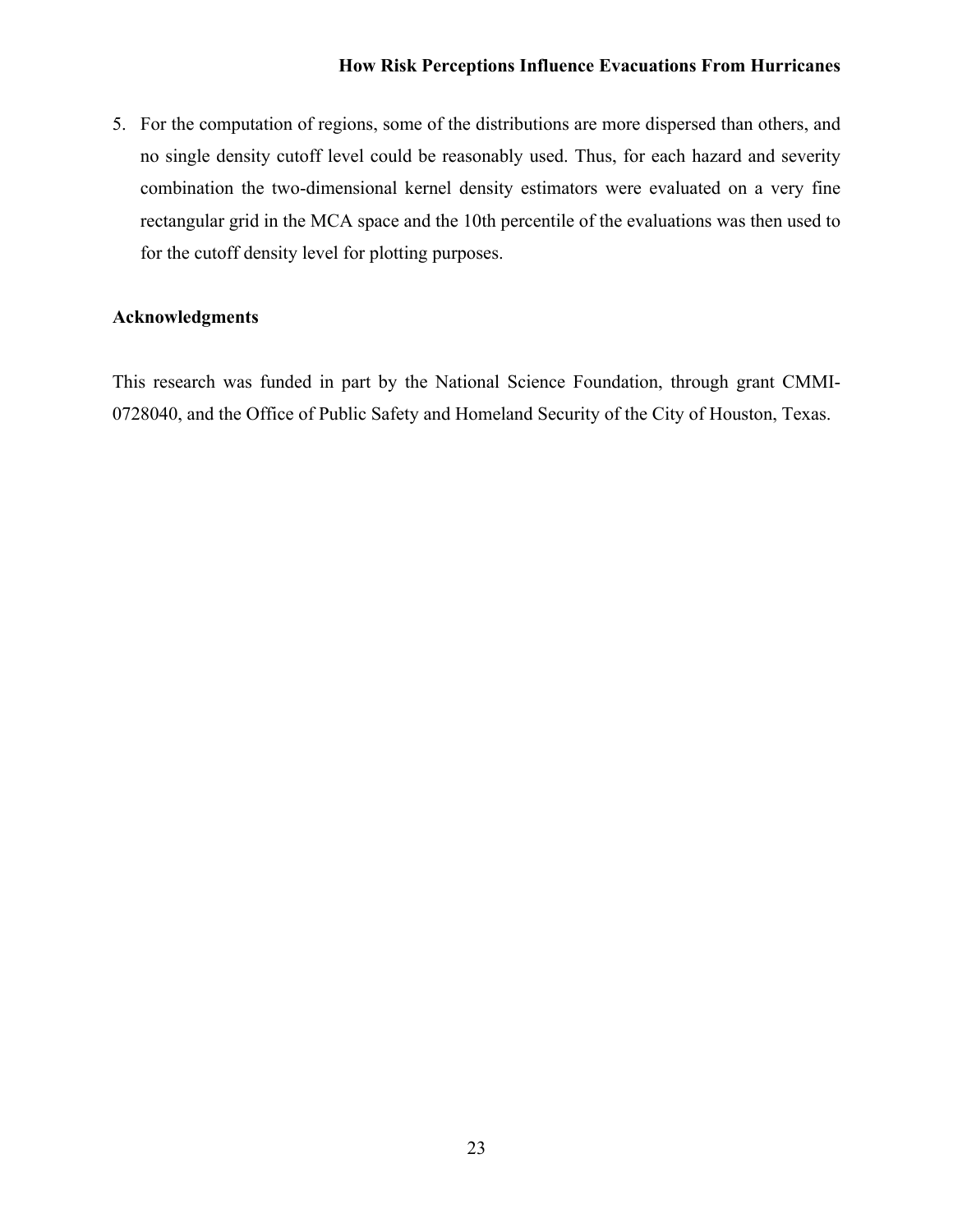### **References**

- Aguirre, B.E. 1991. "Evacuation in Cancun during Hurricane Gilbert." *International Journal of Mass Emergencies and Disasters* 9:31-45.
- Baker, J.S., W.D. Shaw, D. Bell, S. Brody, M. Riddel, R.T. Woodward, and W. Neilson. 2009a. "Explaining subjective risks of hurricanes and the role of risk in intended moving and location choices models." *Natural Hazards Review* 10:102-12.
- Baker, J.S., W.D. Shaw, M. Riddel, and R.T. Woodward. 2009b. "Changes in subjective risks of hurricanes as time passes: Analysis of a sample of Katrina evacuees." *Risk Research* 12:59-74.
- Bateman, J.M., and B. Edwards. 2002. "Gender and evacuation: A closer look at why women are more likely to evacuate for hurricanes." *Natural Hazards Review* 3(3):107-117.
- Bouyer, M., S. Bagdassarian, S. Chaabanne, and E. Mullet. 2001. "Personality correlates of risk perception." *Risk Analysis* 21(3):457-466.
- Curtin, R., S. Presser, and E. Singer. 2005. "Changes in telephone survey nonresponse over the past quarter century." *Public Opinion Quarterly* 69:87-98.
- Dash, N., and H. Gladwin. 2007. "Evacuation decision making and behavioral responses: Individual and household." *Natural Hazards Review* 8(3):69-78.
- Dash, N., and B.H. Morrow. 2001. "Return delays and evacuation order compliance: The case of Hurricane Georges and the Florida Keys." *Environmental Hazards* 2:119-128.
- Dow, K., and S.L. Cutter. 1998. "Crying Wolf: Repeat responses to hurricane evacuation orders." *Coastal Management* 26(4):237-52.
- Dow, K., and S.L. Cutter. 2001. "Public orders and personal opinions: Household strategies for hurricane risk assessment." *Environmental Hazards* 2:143-55.
- Dueñas-Osorio, L., B. Buzcu-Guven, R.M. Stein, and D. Subramanian. Forthcoming. "Engineering-based hurricane risk estimates and comparison to perceived risks in stormprone areas." *Natural Hazards Review*.
- Fischhoff, B., P. Slovic, S. Lichtenstein, S. Read, and B. Combs. 1978. "How safe is safe enough? A psycholometric study of attitudes toward technological risks and benefits." *Policy Sciences* 9:127-152.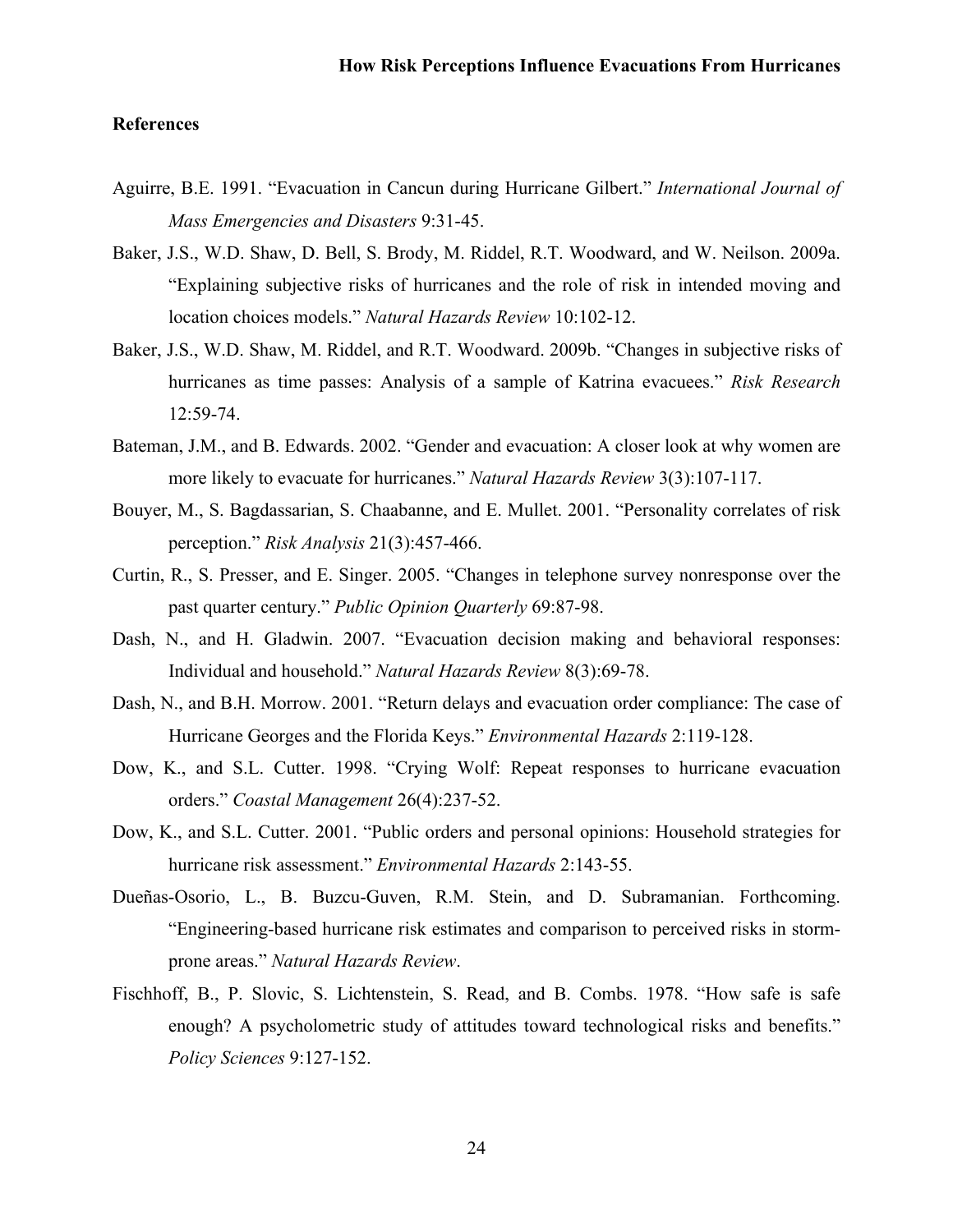- Gladwin, H., and W.G. Peacock. 1997. "Warning and evacuation: A night for hard houses." In *Hurricane Andrew: Gender, ethnicity and the sociology of disasters*, edited by W.G. Peacock, B.H. Morrow, and H. Gladwin, 52-75. New York: Routledge.
- Greenacre, M., and J. Blasius. 2006. *Multiple Correspondence Analysis and Related Methods*. Boca Raton, FL: Chapman and Hall.
- Greenacre, M.J., and T.J. Hastie. 1987. "The geometric interpretation of correspondence analysis." *Journal of the American Statistical Association* 82:437-47.
- Henk, R.H., A.J. Ballard, R.L. Robideau, W.G. Peacock, P. Maghelal, M.K. Lindell, C.S. Prater, L. Loftus-Otway, P. Siegesmund, R. Harrison, L. Lasdon, Y-C. Chiu, J. Villalobos, J. Perkins, C. Lewis, and S. Boxil. 2007. "Disaster preparedness in Texas." College Station, Texas. Technical Memorandum for the Texas Department of Transportation, Texas Transportation Institute.
- Henley, E.J., and H. Kumamoto. 1981. *Reliability engineering and risk assessment*. Upper Saddle River, N.J.: Prentice-Hall Inc.
- Johnson, E.C., and A. Tversky. "Representations of perceptions of risk." *Journal of Experimental Psychology: General* 113:55-70.
- Kohn, J.L. 2011. "What is Health: A Multiple Correspondence Health Index." Available at SSRN: http://ssrn.com/abstract=1568945.
- Lindell, M., J. Lu, C. Prater. 2005. "Household decision making and evacuation in response to Hurricane Lili." *Natural Hazards Review* 6:171-179.
- Mileti, D., and J.H. Sorensen. 1987. "Natural Hazards and Precautionary Behavior." In *Taking Care: Why People Take Precautions*, edited by N.D. Weinstein. New York: Cambridge University Press.
- Mileti, D.S., and P.W. O'Brien. 1992. "Warning during disaster: Normalizing communication risk." *Social Problems* 39(1):40-55.
- Peters, E., and P. Slovic. 1996. "The role of affect and worldviews as orienting dispositions in the perceptions and acceptance of nuclear power." *Journal of Applied Social Psychology* 26:1427-1453.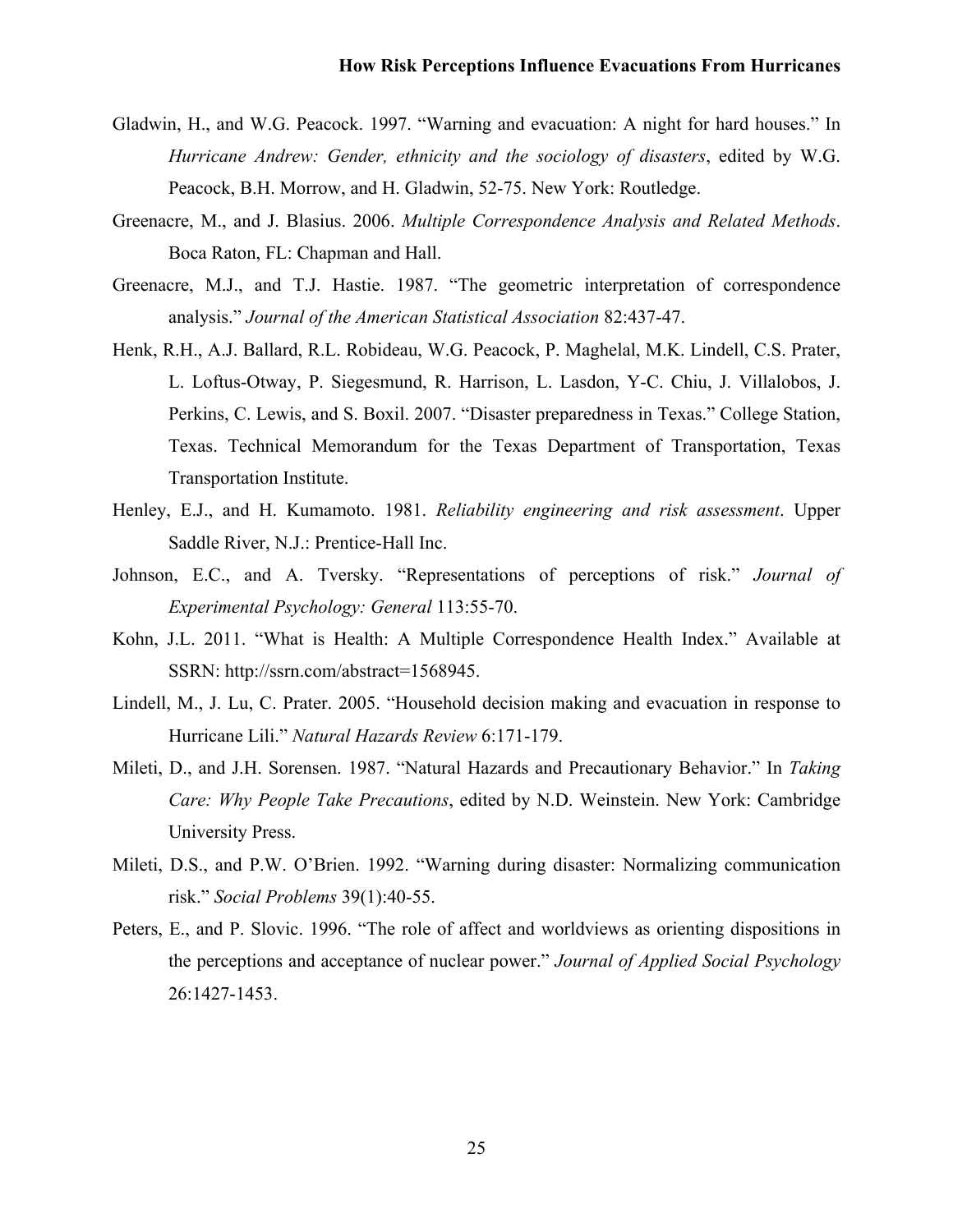- Riad, J., and F. Norris. 1998. "Hurricane threat and evacuation intentions: An analysis of risk perception, preparedness, social influence, and resources." Preliminary paper. Available at http://dspace.udel.edu:8080/dspace/bitstream/handle/19716/107/PP271- Hurricane%20Threat.pdf?sequence=1.
- Sjöberg, L. 2000. "Factors of risk perception." *Risk Analysis* 20:1-11.
- Slovic, P. 1987. "Perception of risk." *Science* 236:280-285.
- Slovic, P., B. Fischhoff, and S. Lichtenstein. 1980. "Facts and fears: Understanding perceived risk." In *Societal risk assessment: How safe is safe enough*, edited by R.C. Schwing and W.W. Albers Jr., 181-214. New York: Plenum.
- Slovic, P., B. Fischhoff, and S. Lichtenstein. 1981. "Perceived risk: Psychological factors and social implications." *Proceedings of the Royal Society of London* A376:17-34.
- Sorensen, J.H. 2000. "Hazard Warning Systems: Review of 20 Years of Progress." *Natural Hazards Review* 1:119-125.
- Stein, R.M., L. Dueñas-Osorio, and D. Subramanian. 2010. **"**Who evacuates when hurricanes approach? The role of risk, information, and location." *Social Science Quarterly* 91:816- 834.
- Todinov, M.T. 2007. *Risk-based reliability analysis and generic principles for risk reduction*. Amsterdam: Elsevier Ltd.
- Tomz, M., J. Wittenberg, and G. King. 1999. "Clarify: Software for Interpreting and Presenting Statistical Results." Available at: http://gking.harvard.edu/clarify/docs/clarify.html.
- Whitehead, J.C. 2005. "Environmental risk and averting behavior: Predictive validity of revealed and stated preference data." *Environmental and Resource Economics* 32:301-16.
- Whitehead, J.C., B. Edwards, M. Van Willigen, J.R. Maiolo, K. Wilson, and K.T. Smith. 2000. "Heading for higher ground: Factors affecting real and hypothetical hurricane evacuation behavior." *Environmental Hazards Review* 5:115-120.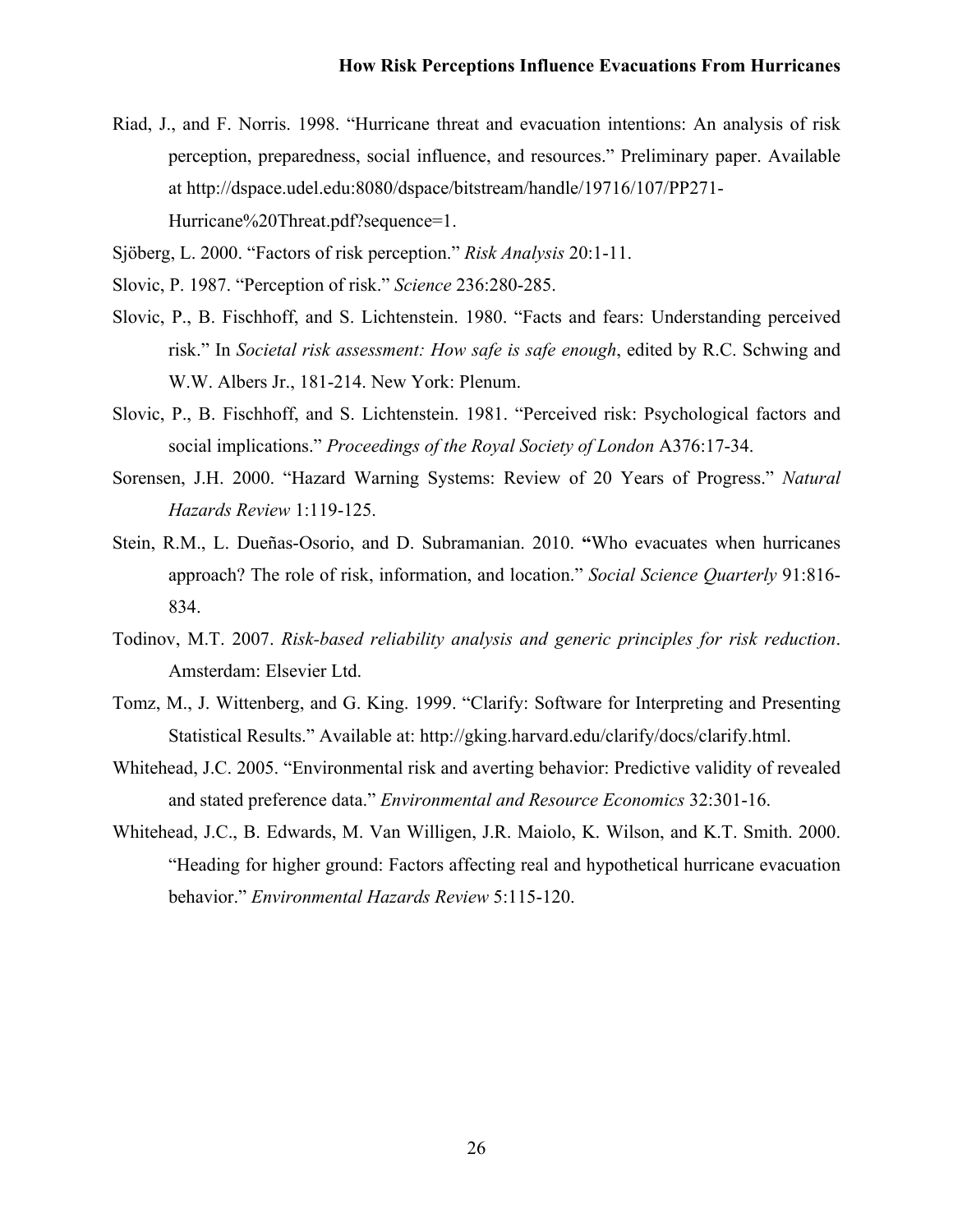| Variable                                   | <i>Odds Ratio</i> ( $\Delta$ in Prob <sup>*</sup> ) |
|--------------------------------------------|-----------------------------------------------------|
| Dimension 1                                | $1.92^* (0.71)$                                     |
| Dimension 2                                | 1.02                                                |
| Dimension 3                                | $1.13^*(0.11)$                                      |
| Pseudo- $R^2$ /Log likelihood 0.13/-753.85 |                                                     |
| Perceived Wind Risk                        | $1.18^*(0.08)$                                      |
| Perceived Surge Risk                       | $1.38^*(0.18)$                                      |
| Perceived Flood Risk                       | $1.35^* (0.16)$                                     |
| Personal Injury                            | 1.13                                                |

**Table 1:** Logistic regression models of evacuation behavior during Hurricane Ike using MCA dimensions and perceived risk types. \*Statistically significant variables ( $p < 0.05$ ).

\* Δ Probability of evacuating for a change of each hazard specific risk variable from no risk to high risk while holding the other variables to their mean values.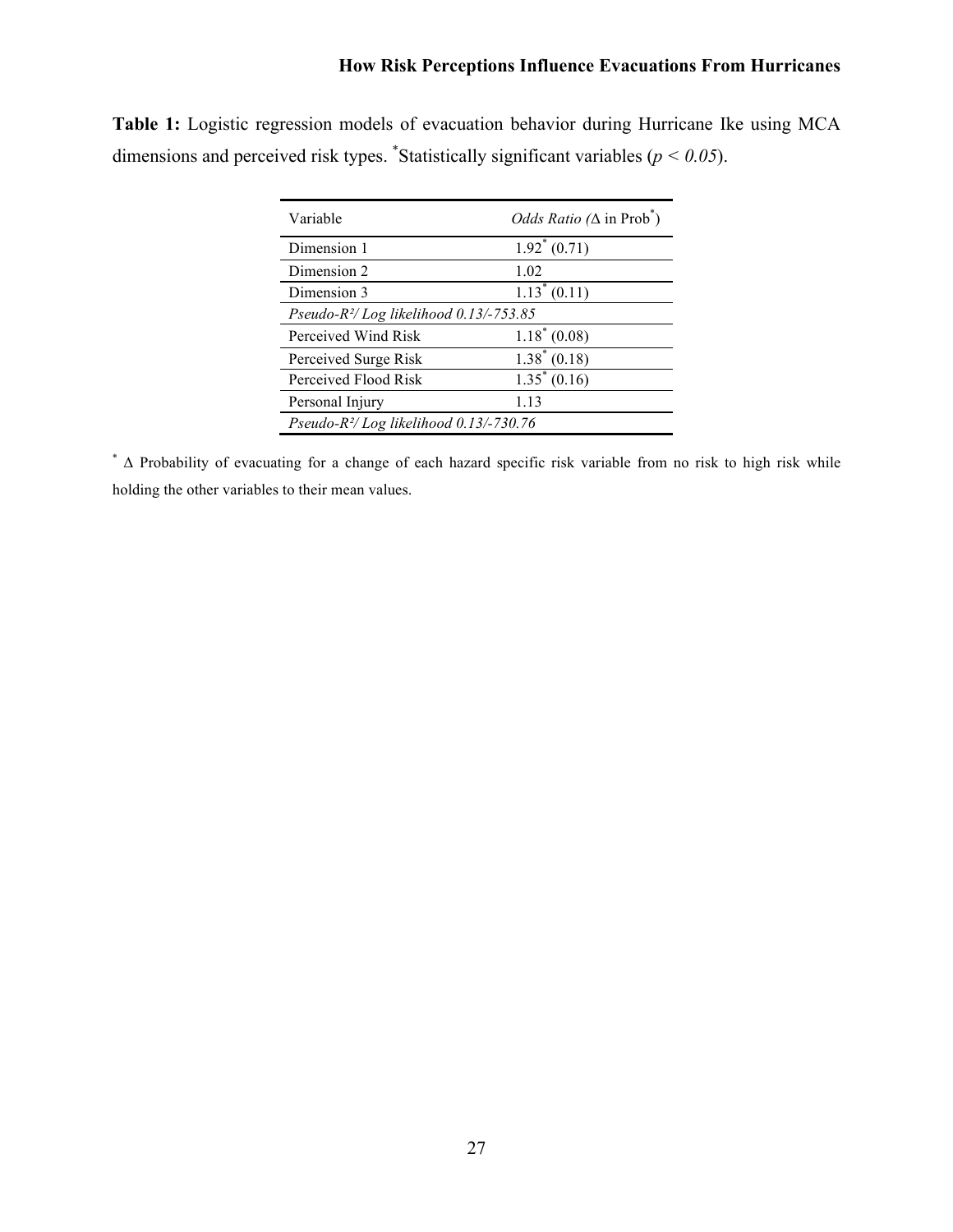| Variable                   | Odds Ratio<br>$(\Delta$ in Prob) | Variable                      | Odds Ratio<br>$(\Delta$ in Prob) |
|----------------------------|----------------------------------|-------------------------------|----------------------------------|
| Dimension 1                | $1.56^* (0.48)$                  | Wind Damage                   | 1.00                             |
| Dimension 2                | 1.04                             | Storm Surge                   | $1.22^*(0.09)$                   |
| Dimension 3                | 1.02                             | Rainfall Flooding             | $\overline{1.25}^* (0.10)$       |
|                            |                                  | Personal Injury               | 1.14                             |
| Evacuation during Rita     | $2.79*$                          | <b>Evacuation during Rita</b> | $2.72*$                          |
| Age                        | $1.19*$                          | Age                           | $1.18*$                          |
| Neighbor evacuation        | $3.07*$                          | Neighbor evacuation           | $3.07*$                          |
| Coordination with family   | $0.64*$                          | Coordination with family      | $0.61$ <sup>*</sup>              |
| Reliance on the media      | $1.55^{*}$                       | Reliance on the media         | $1.55^*$                         |
| Received help from others  | $0.54^{*}$                       | Received help from others     | $0.58*$                          |
| Provided help to others    | $2.42^{*}$                       | Provided help to others       | $2.31^{*}$                       |
| Length of Time in Houston  | 0.89                             | Length of Time in Houston     | $0.88*$                          |
| $Pseudo-R2/Log likelihood$ | $0.39/-485.30$                   | $Pseudo-R2/Log likelihood$    | $0.38/-477.73$                   |

**Table 2:** Logistic regression models of the variables best predicting evacuation behavior for Hurricane Ike extended model. <sup>\*</sup>Statistically significant variables ( $p < 0.05$ ).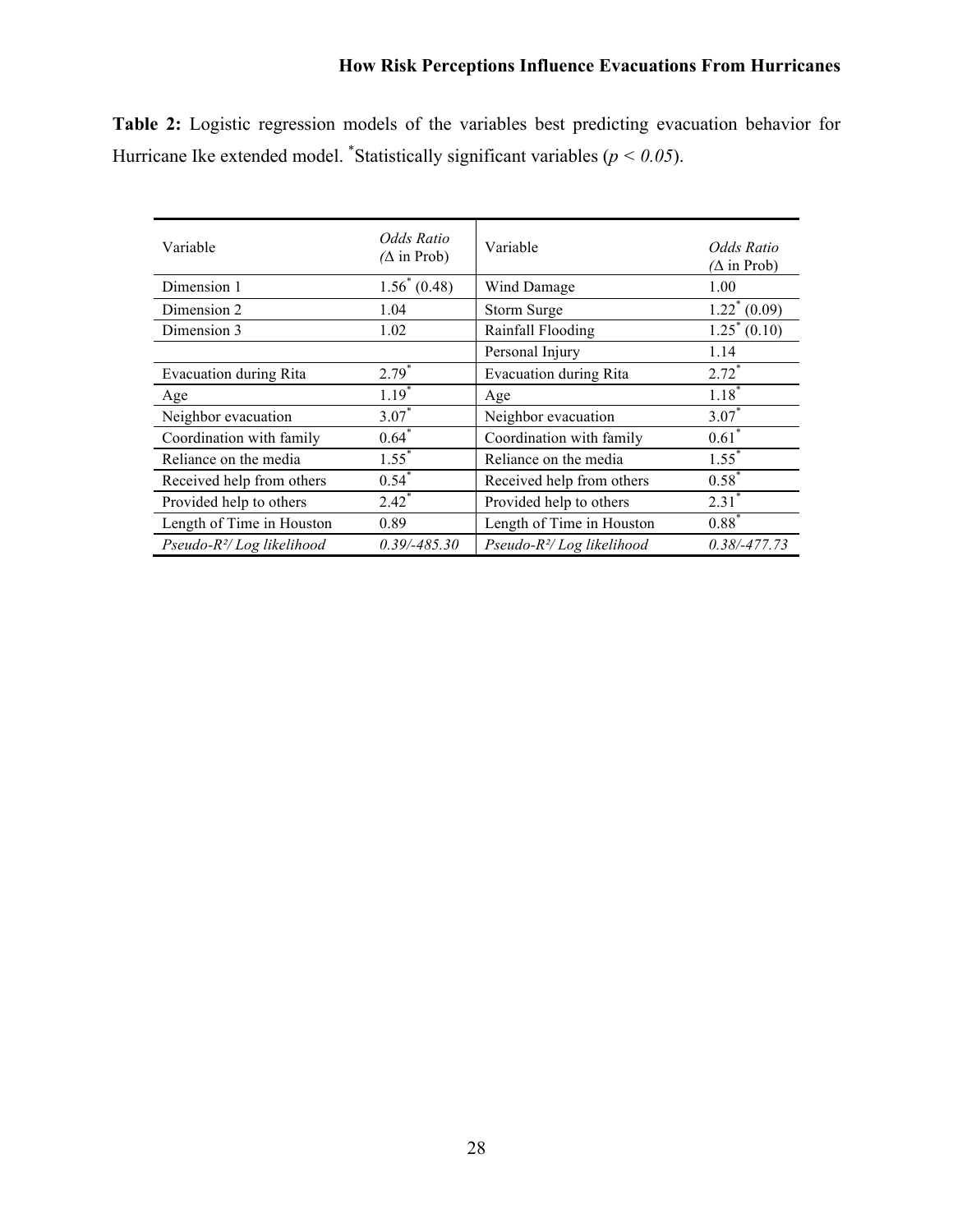|                                       | Inside                           | Outside                          |                                     | Inside                           | Outside                          |
|---------------------------------------|----------------------------------|----------------------------------|-------------------------------------|----------------------------------|----------------------------------|
| Variable                              | Odds Ratio<br>$(\Delta$ in Prob) | Odds Ratio<br>$(\Delta$ in Prob) | Variable                            | Odds Ratio<br>$(\Delta$ in Prob) | Odds Ratio<br>$(\Delta$ in Prob) |
| Dimension 1                           | $1.78^*(0.63)$                   | $1.49^*(0.38)$                   | Per. Risk of Wind Damage            | 1.36                             | 0.86                             |
| Dimension 2                           | 0.79                             | 1.15                             | Per. Risk of Storm Surge            | 1.33                             | 1.09                             |
| Dimension 3                           | 1.36                             | 0.95                             | Per. Risk of Rain. Flooding         | 1.09                             | $1.38^*(0.12)$                   |
|                                       |                                  |                                  | Per. Risk of Personal Injur.        | 1.22                             | 1.19                             |
| Evacuation during Rita                | $3.04^*$                         | $2.60^*$                         | <b>Evacuation during Rita</b>       | $3.12*$                          | $2.41$ <sup>*</sup>              |
| Age                                   | $1.34^{*}$                       | 1.13                             | Age                                 | $1.35*$                          | 1.13                             |
| Neighbor evacuation                   | $3.10*$                          | $2.87*$                          | Neighbor evacuation                 | $3.28*$                          | $2.90^*$                         |
| Coordination with family              | 1.03                             | $0.61$ <sup>*</sup>              | Coordination with family            | 0.95                             | $0.57*$                          |
| Reliance on the media                 | $1.98^{*}$                       | $1.52^*$                         | Reliance on the media               | $1.94*$                          | $1.52^*$                         |
| Received help from others             | $0.46*$                          | $0.60*$                          | Received help from others           | $0.39*$                          | 0.65                             |
| Provided help to others               | $2.52^*$                         | $2.31$ <sup>*</sup>              | Provided help to others             | $2.80*$                          | $2.28*$                          |
| Length of Time in Houston             | $0.80*$                          | 0.94                             | Length of Time in Houston           | $0.78*$                          | 0.93                             |
| Pseudo-R <sup>2</sup> /Log likelihood | $0.49/-134.76$                   | $0.30/-342.81$                   | Pseudo- $R^2$ <i>Log likelihood</i> | $0.48/-132.20$                   | $0.30/-333.44$                   |

**Table 3:** Extended logistic regression model for the Hurricane Ike survey for inside and outside the evacuation area. <sup>\*</sup>Statistically significant variables ( $p < 0.05$ ).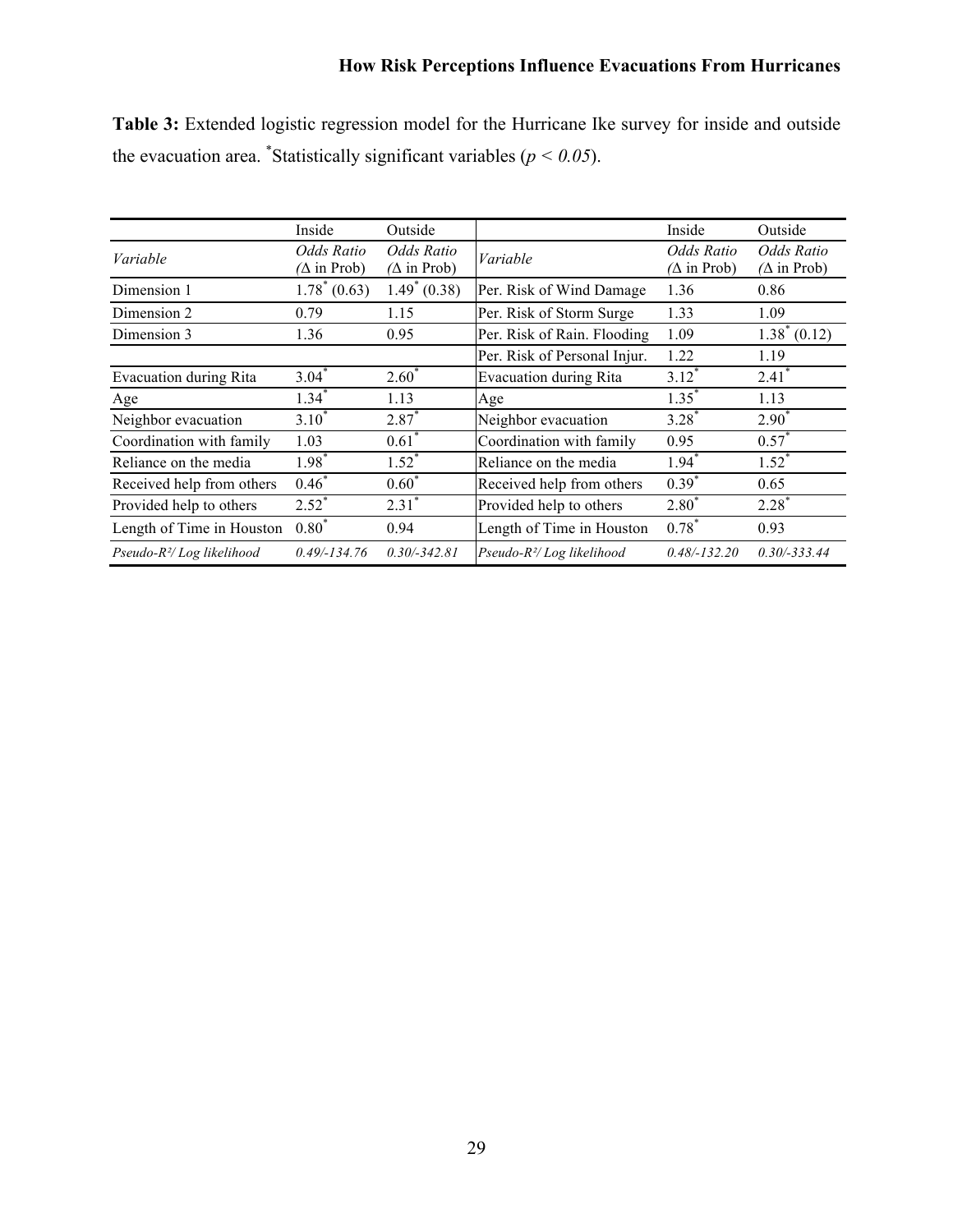|  |                                                                      |  | <b>Table 4:</b> Logistic regression models using MCA dimensions and perceived risk types for |  |  |  |
|--|----------------------------------------------------------------------|--|----------------------------------------------------------------------------------------------|--|--|--|
|  | Hurricane Rita. *Statistically significant variables ( $p < 0.05$ ). |  |                                                                                              |  |  |  |

| Variable                                              | <i>Odds Ratio</i> ( $\Delta$ in Prob) |
|-------------------------------------------------------|---------------------------------------|
| Dimension 1                                           | $2.88^*(0.61)$                        |
| Dimension 2                                           | $1.22 \times (0.21)$                  |
| Pseudo-R <sup>2</sup> /Log likelihood $0.26$ /-367.79 |                                       |
| Perceived Wind Risk                                   | $1.56^* (0.20)$                       |
| Perceived Surge Risk                                  | $1.51^* (0.18)$                       |
| Perceived Flood Risk                                  | 1.33                                  |
| Perceived Risk of Personal                            | $1.87^*(0.27)$                        |
| Injury                                                |                                       |
| Pseudo-R <sup>2</sup> /Log likelihood 0.26/-329.49    |                                       |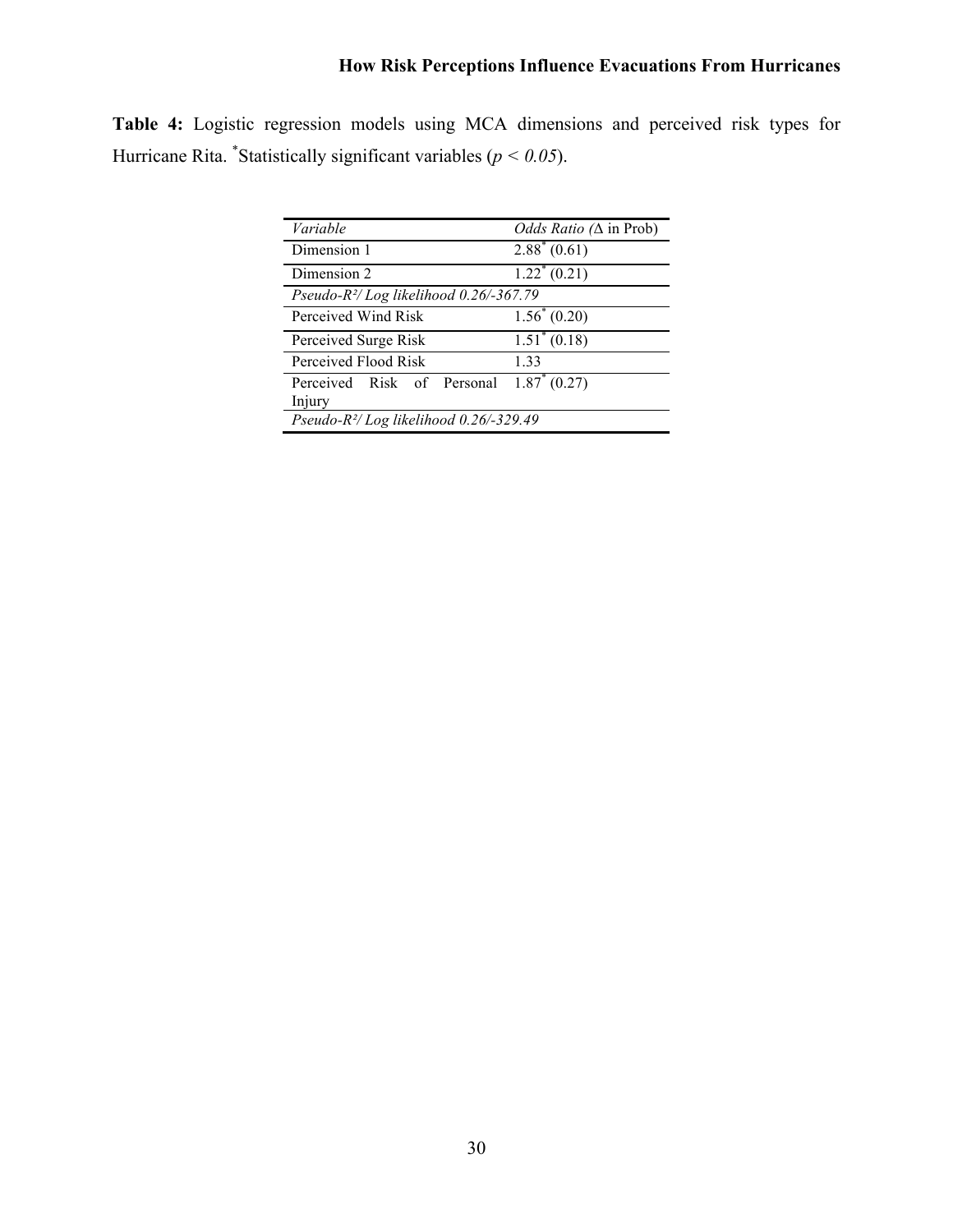**Table 5:** Logistic regression model of the variables best predicting evacuation for Hurricane Rita extended model. <sup>\*</sup>Statistically significant variables ( $p < 0.05$ ).

| Variable                       | Odds Ratio<br>$(\Delta$ in Prob) | Variable                              | Odds Ratio<br>$(\Delta$ in Prob) |
|--------------------------------|----------------------------------|---------------------------------------|----------------------------------|
| Dimension 1                    | $2.11^*(0.47)$                   | Per. Wind Risk                        | $1.56^*(0.21)$                   |
| Dimension 2                    | 1.04                             | Per. Surge Risk                       | 1.28                             |
|                                |                                  | Per. Flood Risk                       | 0.99                             |
|                                |                                  | Per. Risk of Personal Injury          | $1.61^* (0.21)$                  |
| Kids                           | 1.41                             | Kids                                  | $1.60*$                          |
| Anglo                          | 1.38                             | Anglo                                 | 1.31                             |
| Neighbors                      | $3.25^*$                         | Neighbors                             | $3.51^*$                         |
| Reliance on media              | $1.82$ <sup>*</sup>              | Reliance on media                     | $1.80^{*}$                       |
| Correctly knew evacuation zone | $0.61$ <sup>*</sup>              | Correctly knew evacuation zone        | 0.67                             |
| Length in the residence        | 1.10                             | Length in the residence               | 1.11                             |
| Marital                        | 0.87                             | Marital                               | 0.73                             |
| Pseudo- $R^2 / Log$ likelihood | $0.46/-282.93$                   | Pseudo-R <sup>2</sup> /Log likelihood | $0.47/-251.21$                   |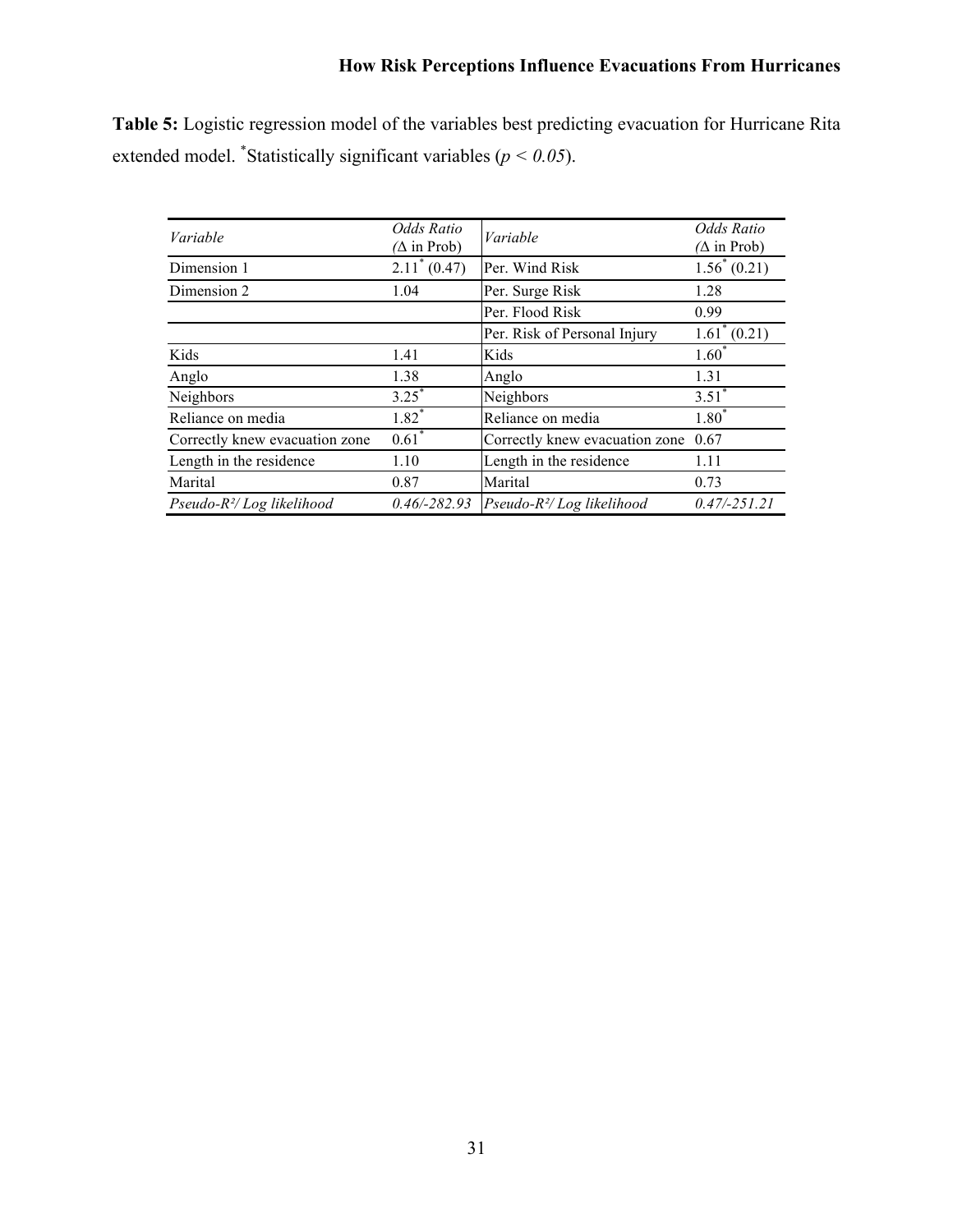| Table 6: Extended logistic regression model for the Hurricane Rita survey for inside and outside |  |  |  |
|--------------------------------------------------------------------------------------------------|--|--|--|
| the evacuation area. *Statistically significant variables ( $p < 0.05$ ).                        |  |  |  |

|                                | Inside                           | Outside                          |                                       | Inside        | Outside               |
|--------------------------------|----------------------------------|----------------------------------|---------------------------------------|---------------|-----------------------|
| Variable                       | Odds Ratio<br>$(\Delta$ in Prob) | Odds Ratio<br>$(\Delta$ in Prob) | Variable                              |               | Odds Ratio Odds Ratio |
| Dimension 1                    |                                  | $2.12^*(0.43)$ $1.73^*(0.26)$    | Per. Wind Risk                        | 1.58          | 1.49                  |
| Dimension 2                    | 1.09                             | 1.01                             | Per. Surge Risk                       | 1.34          | 1.03                  |
|                                |                                  |                                  | Per. Flood Risk                       | 1.15          | 0.78                  |
|                                |                                  |                                  | Per. Risk of Pers. Injur.             | 1.65          | 1.61                  |
| Kids                           | 0.78                             | $1.85$ <sup>*</sup>              | Kids                                  | 0.93          | $2.04*$               |
| Anglo                          | 0.84                             | 1.5                              | Anglo                                 | 0.99          | 1.35                  |
| Neighbors                      | $2.11*$                          | $3.40*$                          | Neighbors                             | $2.45*$       | $3.79*$               |
| Reliance on media              | $2.80*$                          | $1.68*$                          | Reliance on media                     | $2.43^*$      | $1.74$ <sup>*</sup>   |
| Correctly knew evacuation zone | 0.87                             | $0.52^{*}$                       | Correctly knew evacuation zone 1.13   |               | $0.46*$               |
| Length in the residence        | $0.41$ <sup>*</sup>              | $1.69*$                          | Length in the residence               | $0.34*$       | $1.84*$               |
| Marital                        | 1.82                             | 0.62                             | Marital                               | 1.09          | $0.52^*$              |
| Pseudo- $R^2$ /Log likelihood  | $0.35/-81.29$                    | $0.36/-185.93$                   | Pseudo-R <sup>2</sup> /Log likelihood | $0.39/-69.31$ | $0.38/-167.41$        |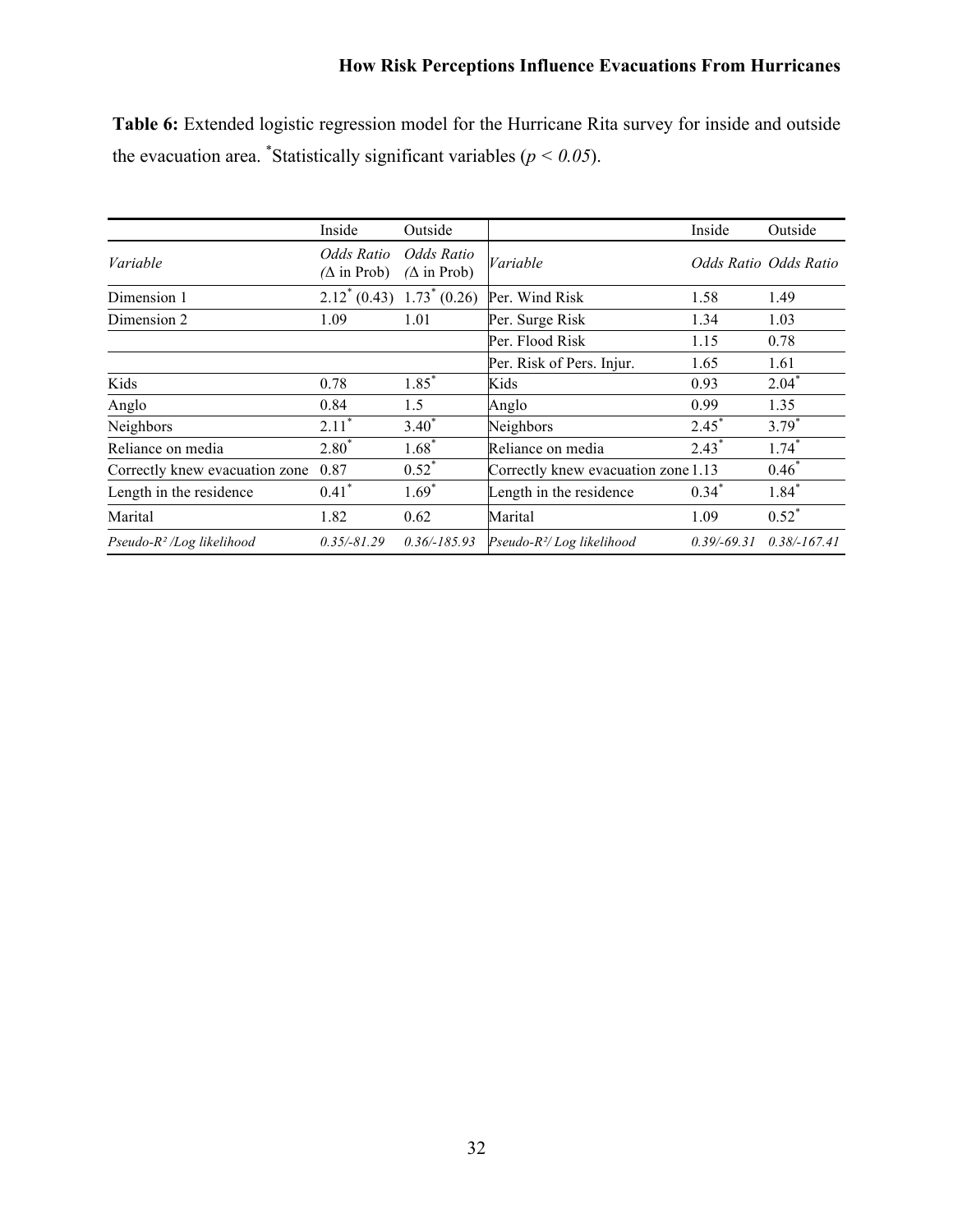

**Fig. 1.** Joint plot of variable categories for three dimensions (a. Dimension 1 and 2; b. Dimension 1 and 3) extracted by the MCA for the Hurricane Ike survey. Note: A separate figure for Dimensions 2 and 3 is not shown to avoid redundancy. The parentheses in the axes titles contain the percent inertia explained by each dimension.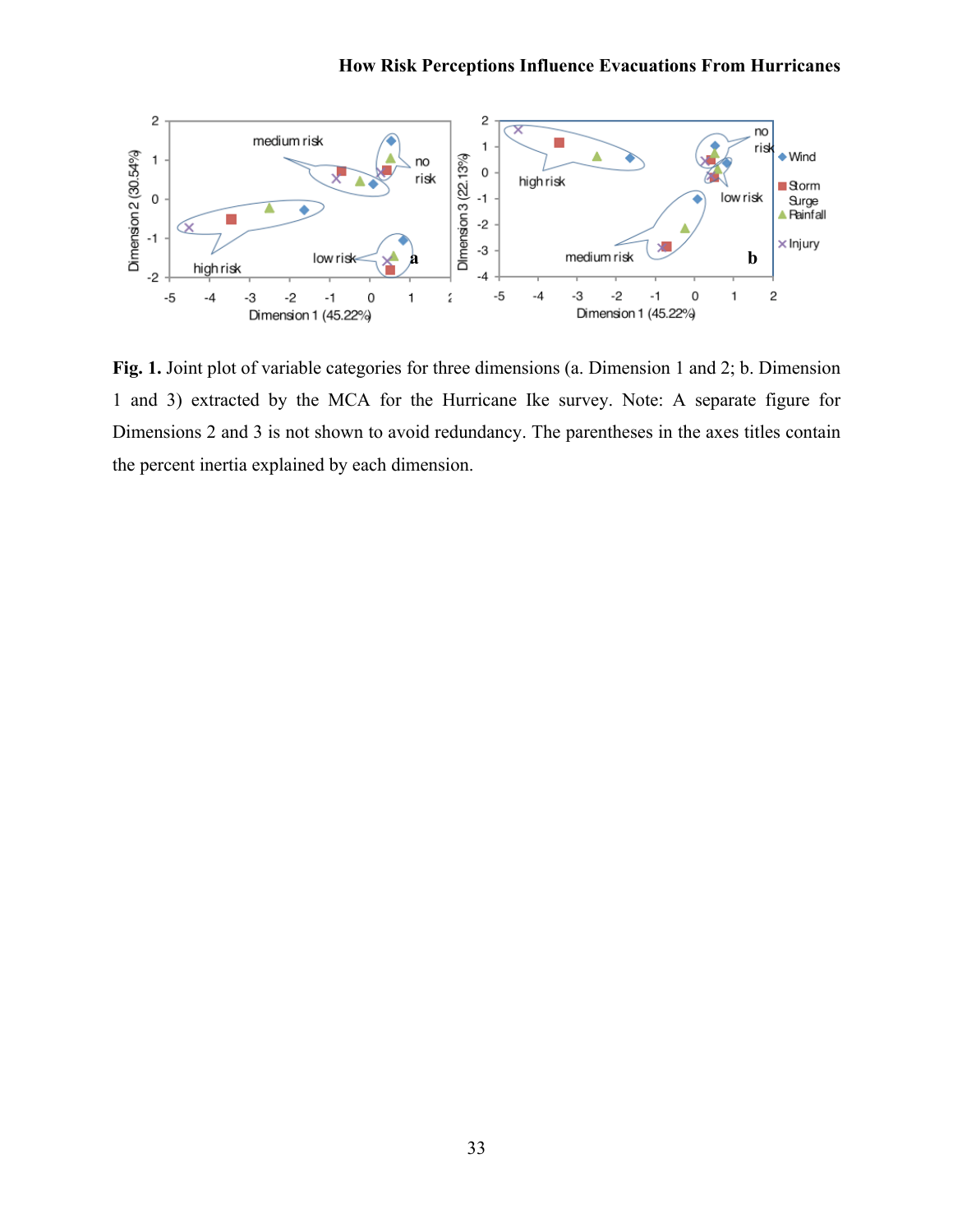

**Fig. 2.** Predicted probability of evacuating as the *statistically significant* composite and hazard specific risk perceptions vary for the Hurricane Ike survey.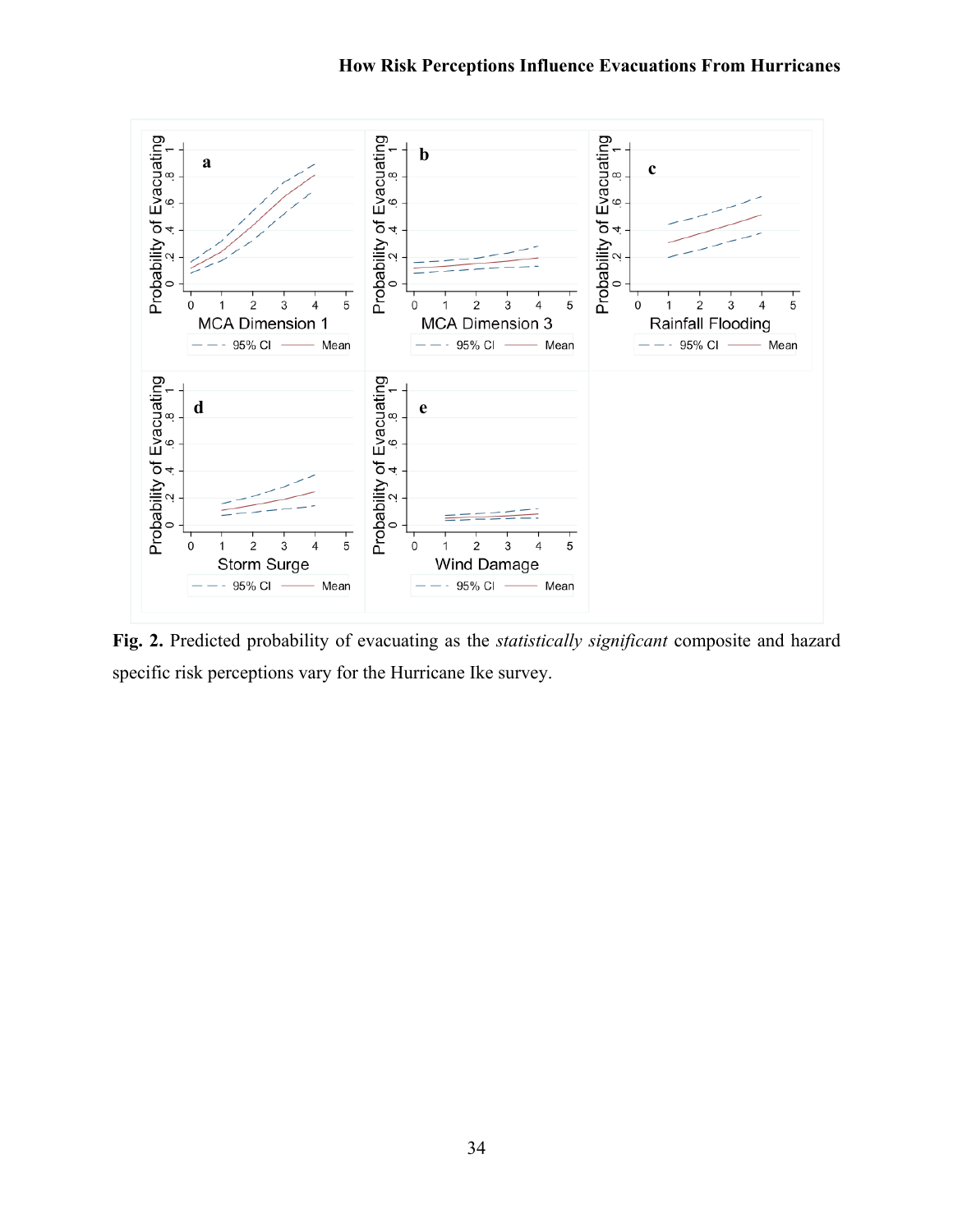

**Fig. 3.** Joint plot of variable categories for two dimensions extracted by the MCA for the Hurricane Rita survey data. The parentheses in the axes titles contain the percent inertia explained by each dimension.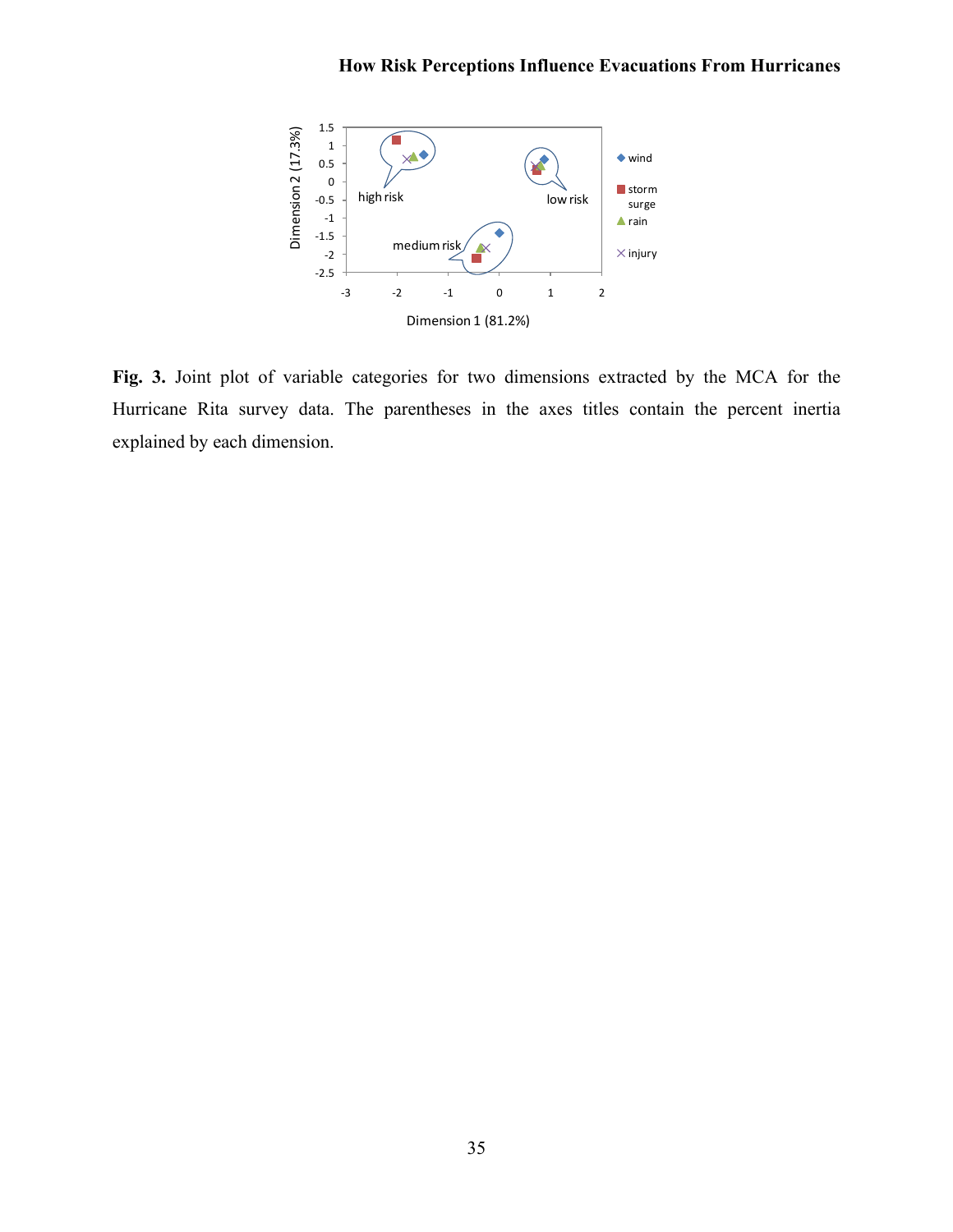

**Fig. 4.** Predicted probability of evacuating as the *statistically significant* composite (a,b) and hazard specific perceived risk variables (c-e) vary for the Hurricane Rita survey.